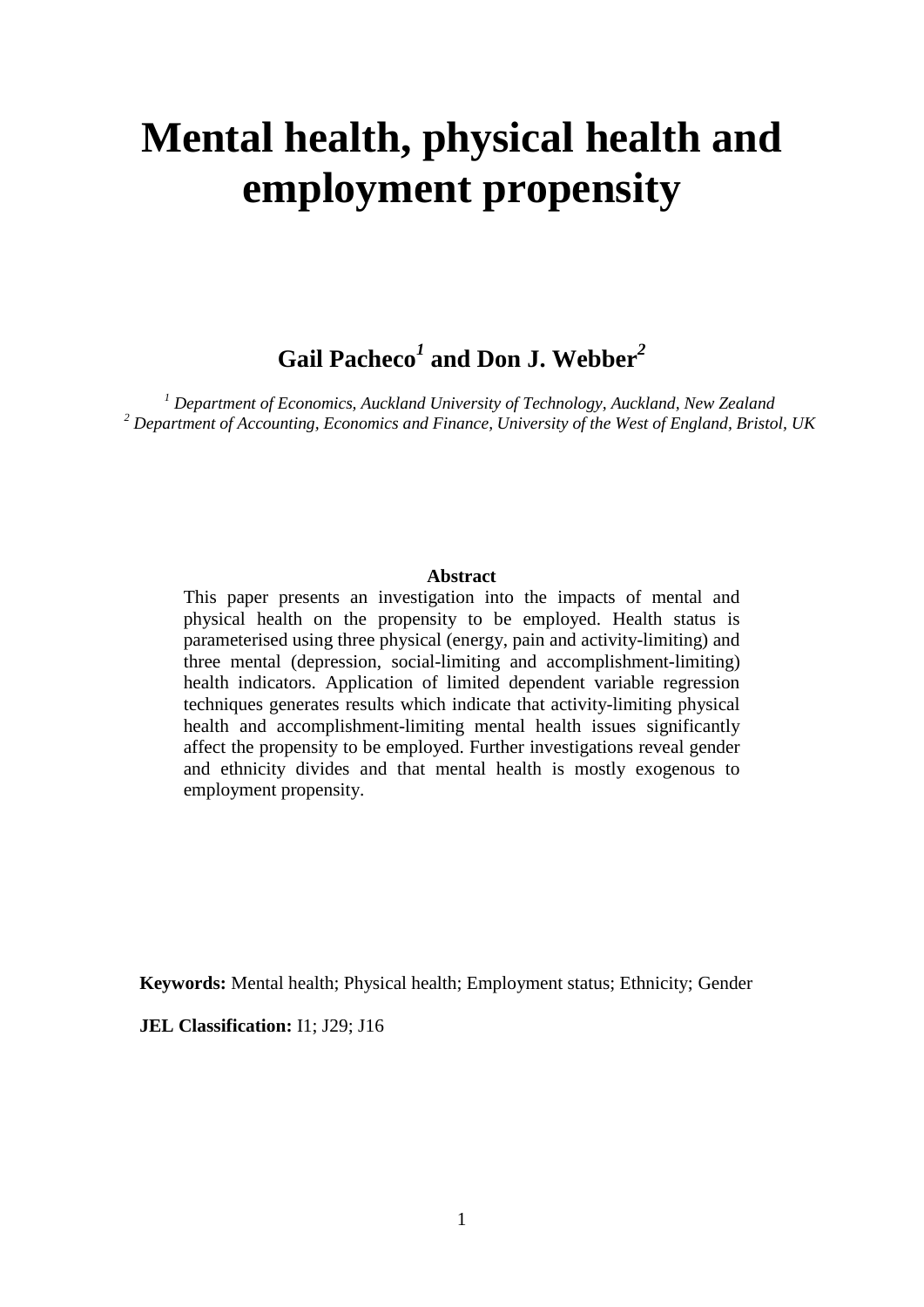#### **1. Introduction**

This paper examines the relationship between employment propensity and health status. This is an important area of research as poor health diminishes labour productivity, reduces labour force participation and can impose an additional cost on society. Understanding the relationship between health and employment is complex, not least because there are two potentially non-mutually exclusive categories of health status that should be considered: physical and mental.

The links between employment propensity and either physical or mental health cannot be easily generalised across a population. The mechanisms in which a range of health indicators affect individuals may depend on their gender, ethnicity and other demographic and socio-economic characteristics. There are marked differences across the lines of gender and ethnicity especially with respect to both health and labour market characteristics and, in particular, the narrowing gender gap in labour force participation. Although many studies have focussed on a range of covariates (including education, experience, training and individual characteristics) and their impacts on labour market activity, few have accounted for measures of both physical and mental health. This paper's main contribution is to fill this gap in the literature.

Analysis of the link between health status and labour market activity is strongly influenced by the ability to measure health indicators. Perhaps due to data limitations, much of the past international literature focuses on *either* physical *or* mental health, and does not control for both. For example, Ojeda *et al*. (2010) analyzed the impact of mental health on labour supply in the US, but did little to control for the physical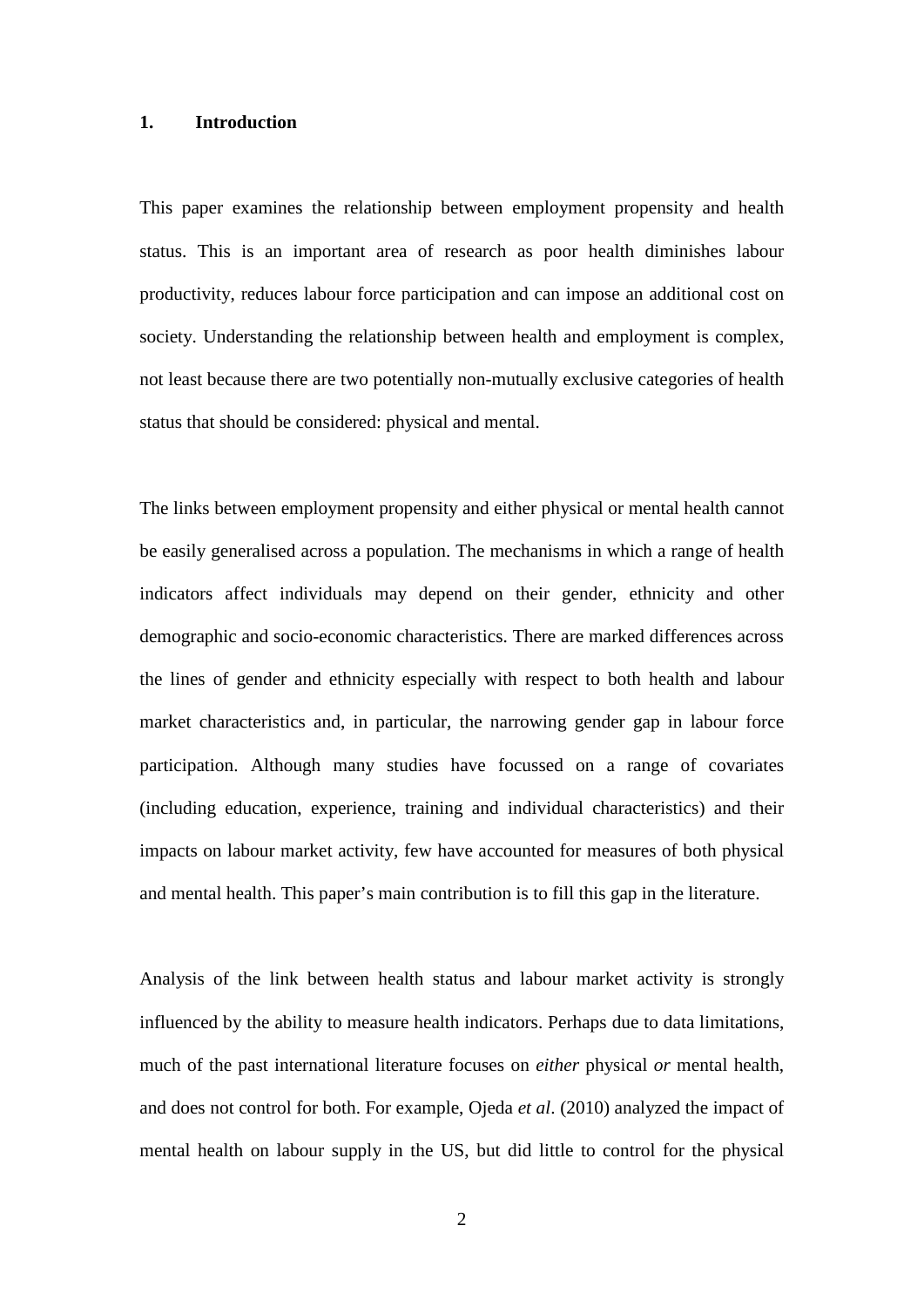health character[i](#page-34-0)stics of the individuals in their sample.<sup>i</sup> In contrast to many other studies that have used a limited number of health identifiers (Cai and Kalb, 2006; Pelkowski and Berger, 2004; Hamilton *et al*. 1997) that probably capture only one part of the multidimensional health issue, this study makes use of six self-assessed health variables that encompass both physical and mental health status.

Another issue which makes the analysis of this relation between health and employment problematic is that employment may cause poor health or poor health may affect employment propensity. This research also tackles this endogenous aspect of the relationship between health and employment.<sup>[ii](#page-34-1)</sup> Very few previous empirical studies account for the possibility of reverse causality, and consequently the debate regarding the flow of causality between various labour market outcomes and health status is ongoing.

For instance, Bellaby and Bellaby (1999) investigated the relationship between unemployment and ill-health, and find that increasing levels of unemployment affect job-stress levels and high levels of unemployment impact on self-assessed health. Lewchuk *et al*. (2008) examined the impact of employment on health, and did use physical and mental health variables in an investigation. Their results show an association between characteristics of the employment relationship and health, with weak commitments between employers and employee potentially impacting on the health and well-being of individual workers, their families and on society. Taylor *et al*. (2003) researched occupationally induced ill-health and found that industry specific effects (in their case call handling in call-centres) require radical job redesign.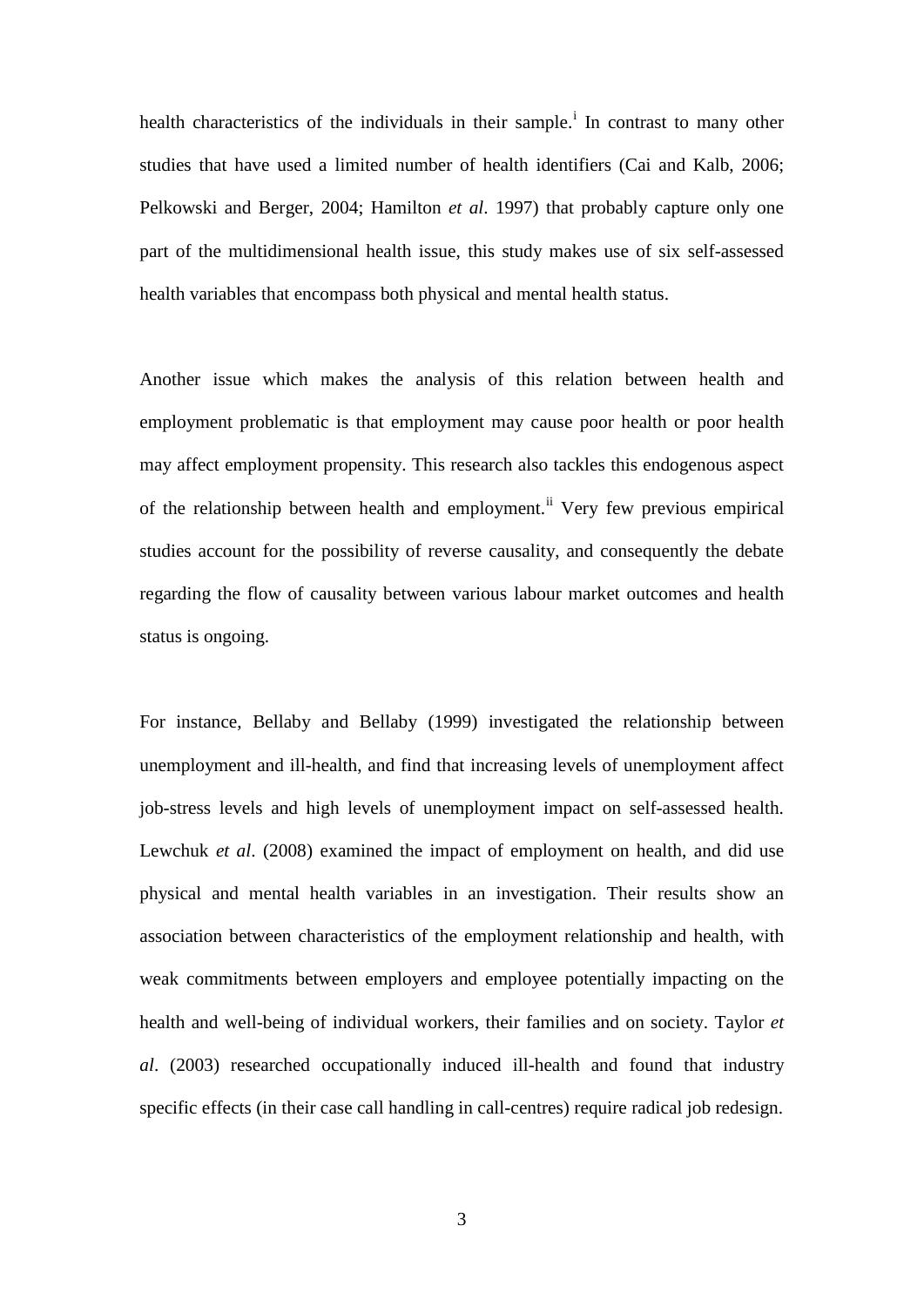However recent developments in this causality literature include Cai (2009), who confirms that a better health status has a positive and significant impact on wages and finds an insignificant reverse effect from wages to health, and Schmitz (2011), who focuses on the link between unemployment and mental health and finds no evidence of a reverse impact. This paper also contributes to this part of the literature by asseing the endogeneity of mental health and employment propensity across gender and ethnicity.

The remainder of this paper is organized as follows: Section 2 outlines the rich data source and details the six health identifiers that are used in this study, Section 3 explains the econometric strategies undertaken. Section 4 reports the results of the standard models and the tests for endogeneity. Section 5 concludes.

# **2. Data**

Thus far, and to the knowledge of the authors, there is no study of the effects of mental *and* physical health on employment propensity. Although many studies do analyse one or the other health status in various countries, no study exists that attempts to appreciate fully the multidimensional impacts of health on employment. A prime inhibitor to the initiation of such an analysis is data availability.

New Zealand appears to be similar to many other developed countries in that she has a growing awareness of the importance and consequences of physical and mental illness. For instance, the Mental Health Commission (which is tasked with promoting mental health awareness and advocating the needs of the mentally ill) and the District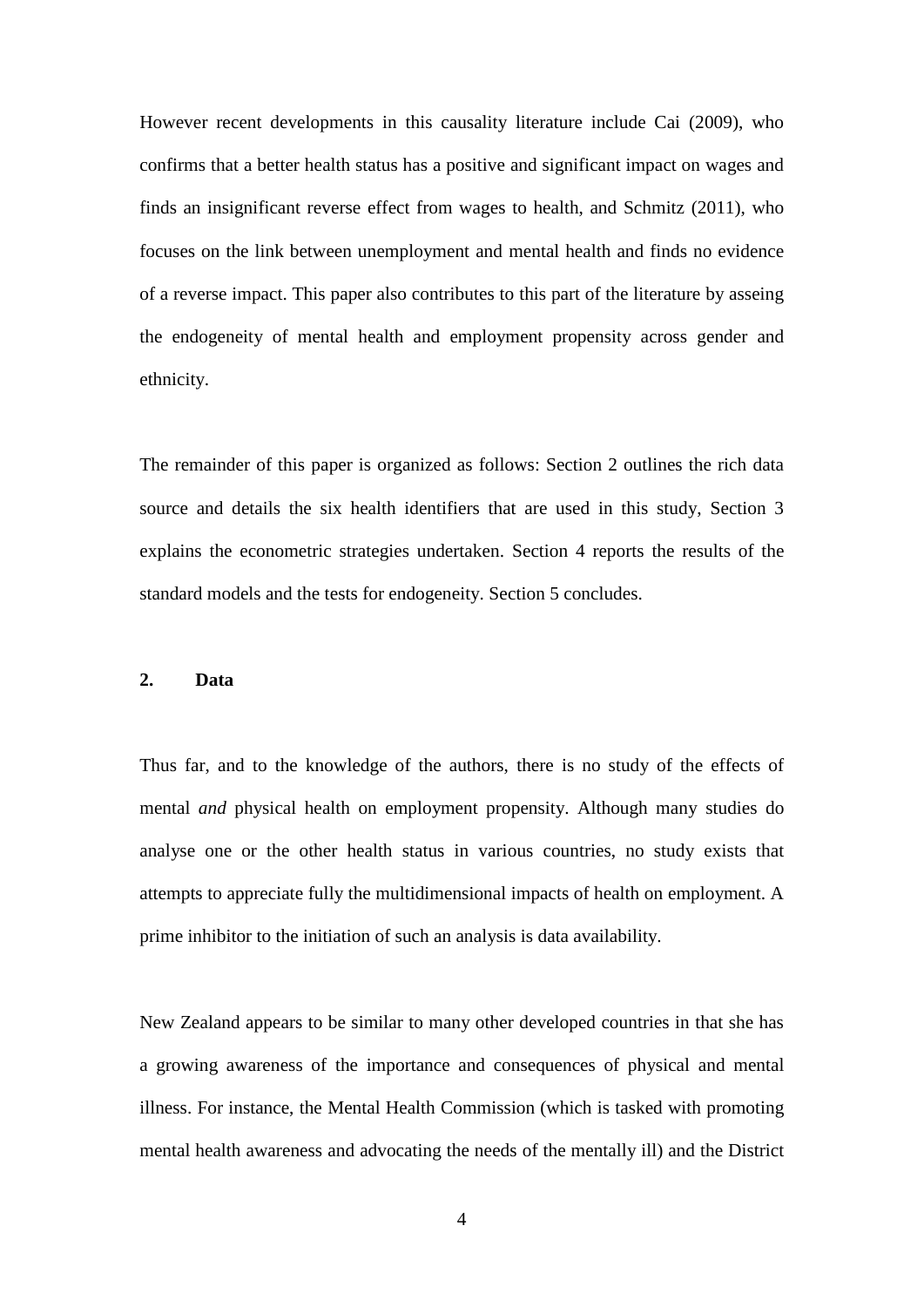Health Boards have recently been provided with additional funding from the government with the aim of improving mental health.<sup>[iii](#page-34-2)</sup> Despite an array of overseas studies on this topic, only Gibb *et al*. (2010) have analysed NZ data. Specifically, they made use of the Christchurch Health and Development Study that began in 1997 and conducted a regression analysis focusing on three outcomes (workforce participation, income and living standard, and educational achievement) dependent on experiencing a psychiatric disorder early in life. Their research had a narrow focus on mental health status and did not control for physical health indicators. As such, the effects of mental *and* physical health on labour market outcomes for the different genders and ethnicities within NZ have not been studied thus far.

The data used in this study is the New Zealand General Social Survey 2008 (NZGSS), which is a relatively new source of information on physical and mental health characteristics. It provides data on a wide range of social and economic outcomes of individuals aged 15 years and over. This multidimensional survey was carried out between April 2008 and March 2009 and a total of 8,721 people were interviewed regarding several aspects of their lives, such as education, paid work, income, social relationships and health. Respondents were randomly selected using a multi-stage sample design and interviewed face-to-face. In our final sample, respondents above the age of 65 were excluded to enable a focused analysis on the working age population of NZ.

For the purpose of our study, the outcome variable of interest, and our dependent variable in the upcoming empirical analysis, is the employment status of the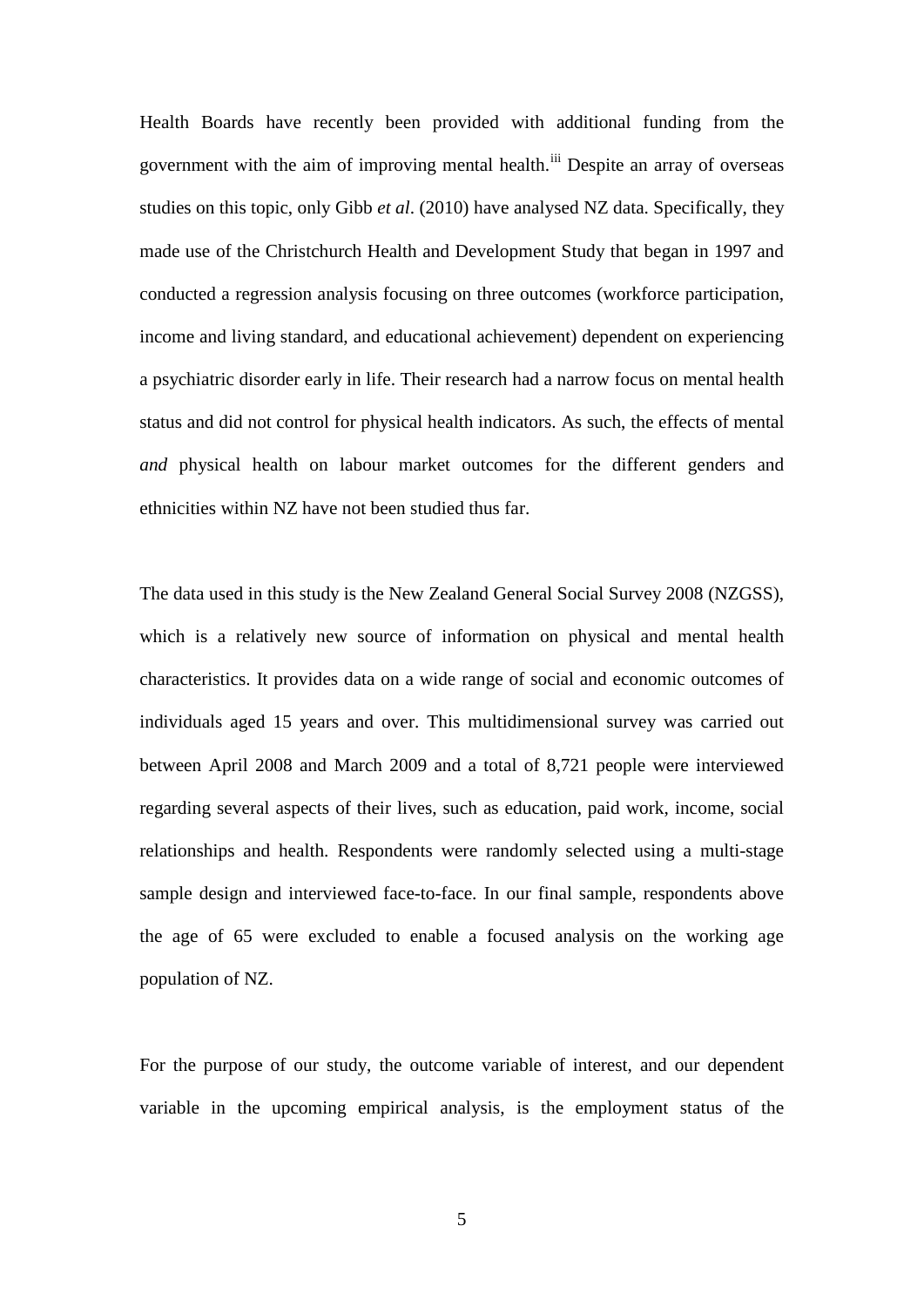individual. This employment variable, the six health status indicators and the other covariates used in our analysis are described in Table 1.<sup>[iv](#page-34-3)</sup>

#### < Insert Table 1 about here >

There are three physical health indicators (Health limiting, Pain and Energy) and three mental health indicators (Depression, Health social, Health accomplishment). All six variables have been coded in an analogous fashion (ordinal categorical variables ordered from one to five) such that the higher the value of the variable, the worse the health of the individual. For example, a value of five for the Health limiting variable signifies that during the past four weeks, the respondent felt they were limited *all of the time* in their regular daily activities as a result of their physical health. Similarly, a value of five for the Health social variable indicates that during the past four weeks, the respondent felt that emotional problems interfered with their social activities *all of the time*. *A priori* reasoning of the effect of all six health variables on employment propensity suggests that their expected signs should all be negati[v](#page-34-4)e. $v$ 

There is the possibility of overlap between these physical and mental health variables which can best be illustrated with an example: suppose that the interviewee was asked the question relating to the pain variable. Depending on the issues that the respondent had experienced recently, they could mistake the motive for the question as either physical pain or emotional pain.<sup>[vi](#page-34-5)</sup> Table 2 presents the correlation coefficients across all six health variables as well as the employment status variable. The highest correlation is between depression and accomplishment, at 0.600, which can both be considered as mental health issues. As would be expected, all physical health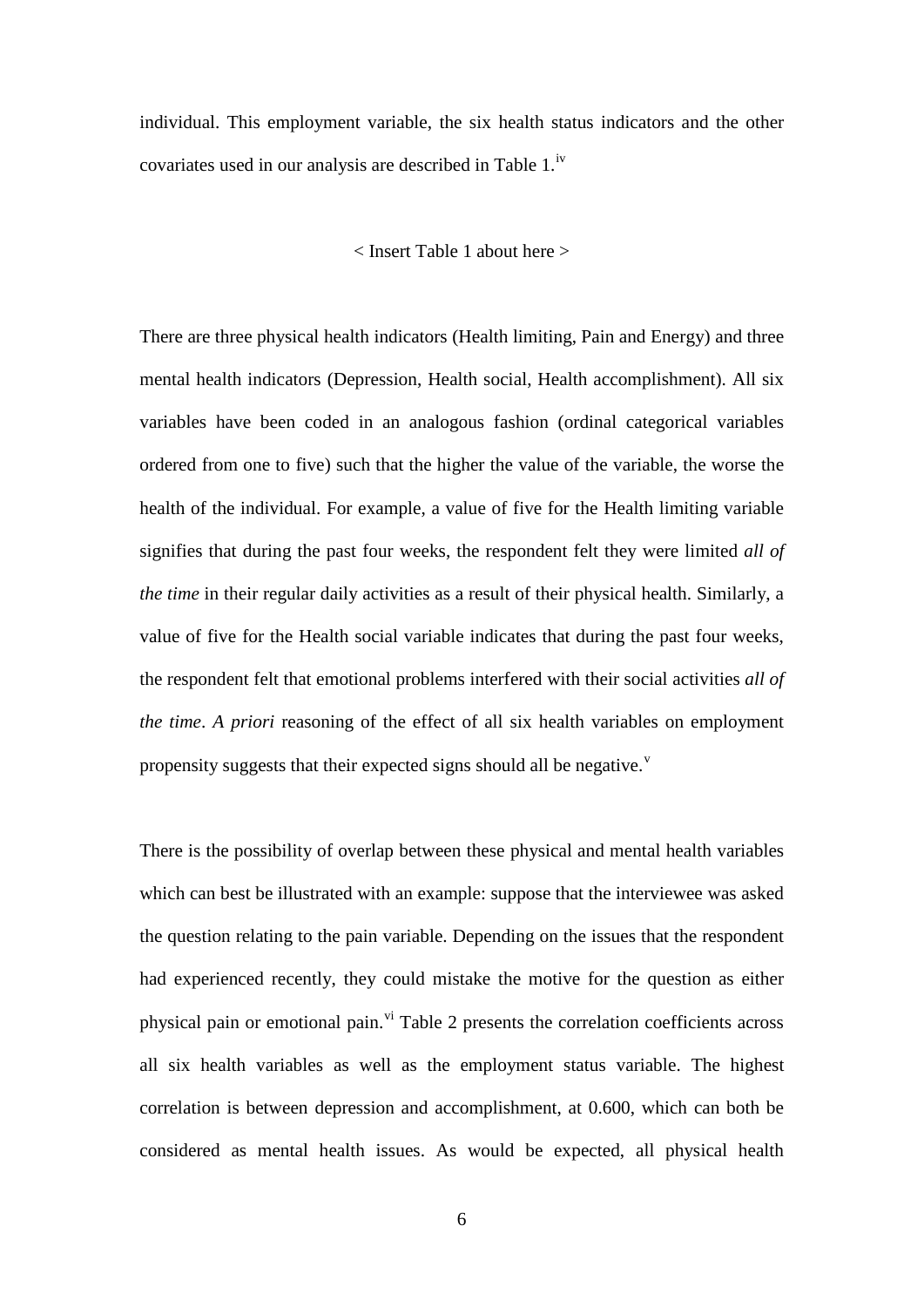variables are positive correlated, and the same can be stated for mental health variables too. Also of interest is that all health variables are negatively correlated with employment status suggesting that, from a non-causal perspective, unemployment is positively correlated with poorer physical and mental health status.

## < Insert Table 2 about here >

In terms of the descriptive statistics provided in Table 1, a couple of interesting patterns are immediately evident. First, in comparison to males, females' health perceptions are worse across all facets of physical and mental health (bar the energy variable), which is consistent with several previous studies on the topic of self-rated health (Green and Pope, 1999; Parslow *et al*., 2004). This gender difference is most visible when investigating self-rated reports of mental health, and particularly psychological distress (Gove and Tudor, 1973; Chesler, 1971). Previous research investigating gender differences in physical illnesses show a more convoluted story. For instance, while morbidity rates tend to be higher for women (Marcus and Siegel, 1982), mortality rates and serious incapacitations are found to be higher for men (Verbrugge, 1976; Gove and Hughes, 1979).

While many arguments have been made as to why women report having poorer health than men, there are two that have become most prevalent in recent debates. First, the perception-reporting hypothesis states that the differences are due to perceptual differences, such as women being more aware of their symptoms and being more likely to recall and report them (Gijsbers van Wijk and Kolk, 1997). On the other hand, the social construction of gender hypothesis suggests that the differences stem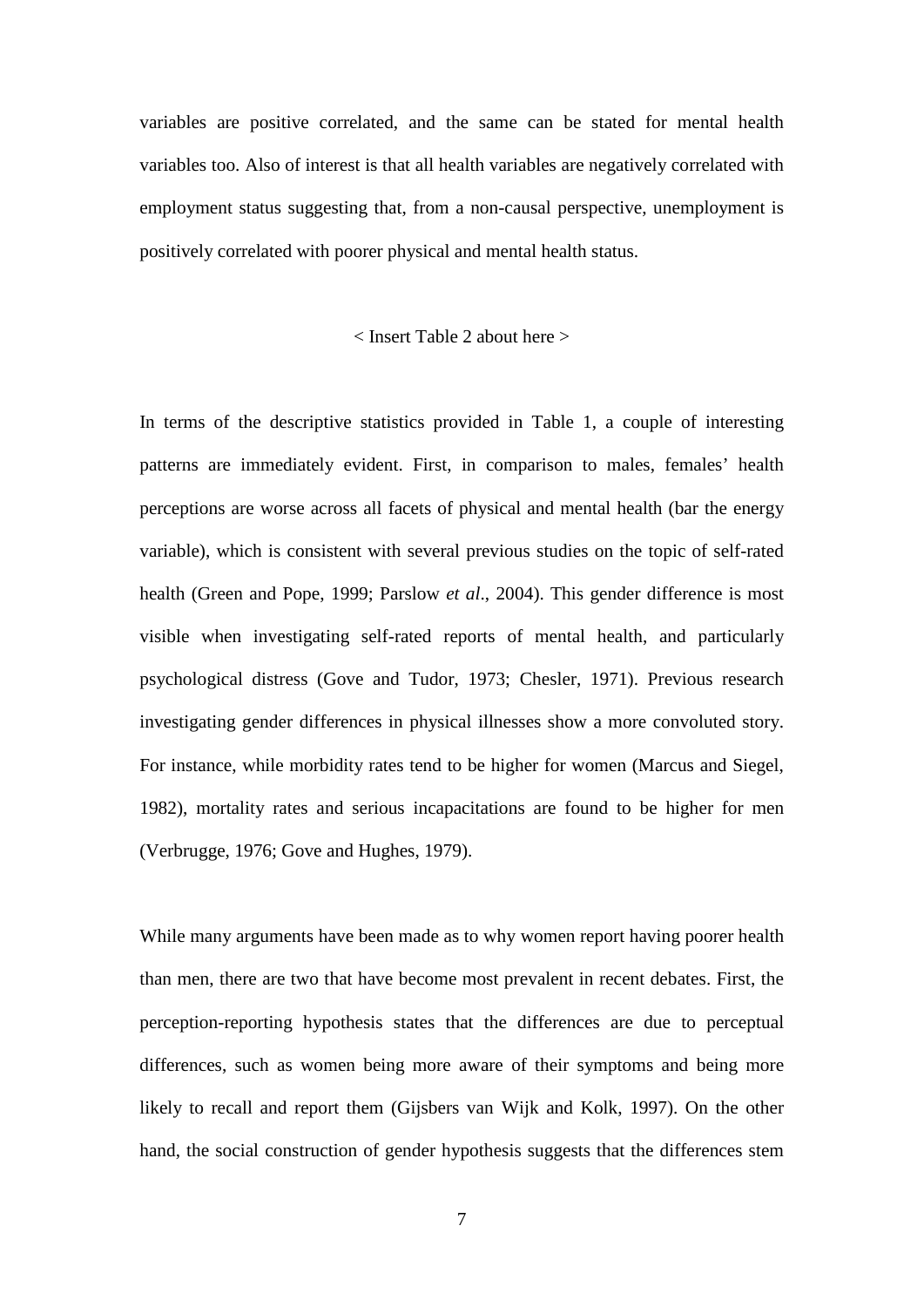from relative social roles and expectations regarding labour force participation patterns (Anson *et al*., 1993). For example, when Verbrugge (1989) accounted for the lower rate of paid labour involvement and the greater stress and unhappiness that women tend to feel, gender differences in morbidity disappeared.

Another pattern which emerges from Table 1 is that while it appears that most New Zealanders rated their different aspects of health status relatively well (evidenced by mean values closer to the value of one, rather than five), the energy variable again seems to stand out as being different. Specifically, all other health variable means range from 1.429 to 1.742, whereas the Energy variable had mean values of 3.682 and 3.501 for males and females, respectively.

In terms of the remaining descriptive information in Table 1, the sample is fairly evenly divided along the gender line (46.4% male) and there are three distinct ethnic groups (Maori, Pacific Islanders and NZ European – also termed Pakeha in much NZ literature). Since the early 1990s, Statistics NZ has moved away from prioritising ethnicity data and instead enables respondents the opportunity to co-select a number of ethnicities to describe their background, and consequently, the sum of the ethnic groups is larger than 100%. This is truly reflective of the culturally diverse backgrounds in NZ and is the reason why Statistics NZ continues to emphasize the need to maintain multiple ethnicity responses in many of their surveys (Statistics NZ, 2005).

Also of importance is the percentage of respondents who are employed. Table 3 presents percentage of respondents split by gender and ethnicity. There are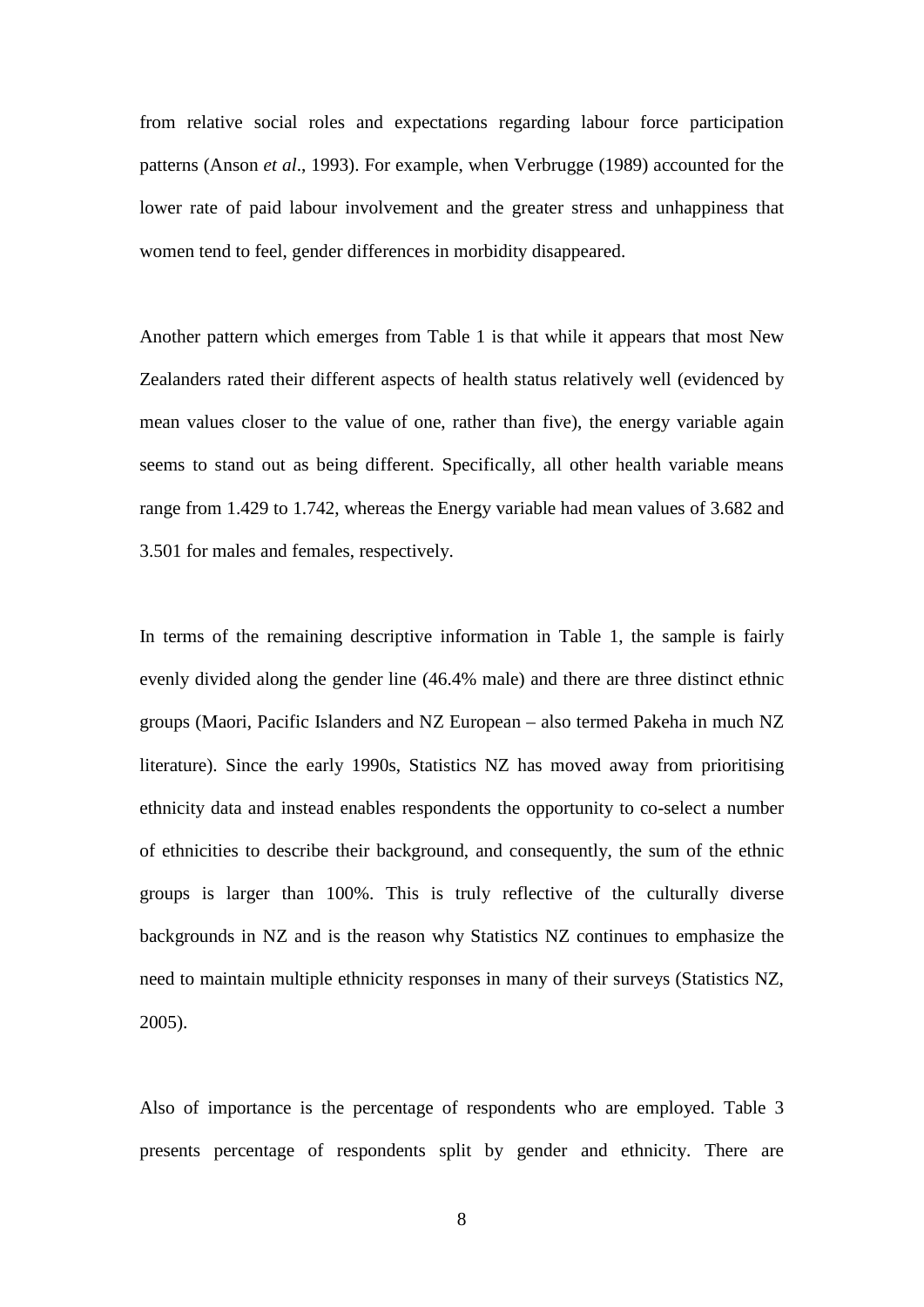asymmetries in employment propensity across ethnicity and gender. The highest employment propensity is for NZ European males, where nearly 86 percent were in employment; this contrasts strongly with Pacific Islander females, where fewer than 57 percent were in employment. $\mathrm{vii}$  $\mathrm{vii}$  $\mathrm{vii}$ 

# < Insert Table 3 about here >

While these descriptive statistics give us a glimpse into possible health status and employment differences, the next section provides an outline of the specific econometric approaches that were used here to investigate the relationships that exist between employment propensity and the six health status indicators.

# **3. Modelling approaches**

In its simplest form, whether an individual is in employment or not can be represented by a dichotomous variable taking a value equal to 1 (one) if the individual is employed and a value of 0 (zero) otherwise. Econometric modelling of the determinants of employment in this sense will require a limited dependent variable approach. Probit and logit modelling approaches are based on the assumption that a continuous and unbounded variable, *Z*, is influenced by a set of independent variables,  $X_{1,k}$ , and a random disturbance term,  $\varepsilon$ , such that:

$$
Z = \alpha + \beta_1 X_1 + \beta_2 X_2 + \dots + \beta_k X_k + \varepsilon
$$
\n<sup>(1)</sup>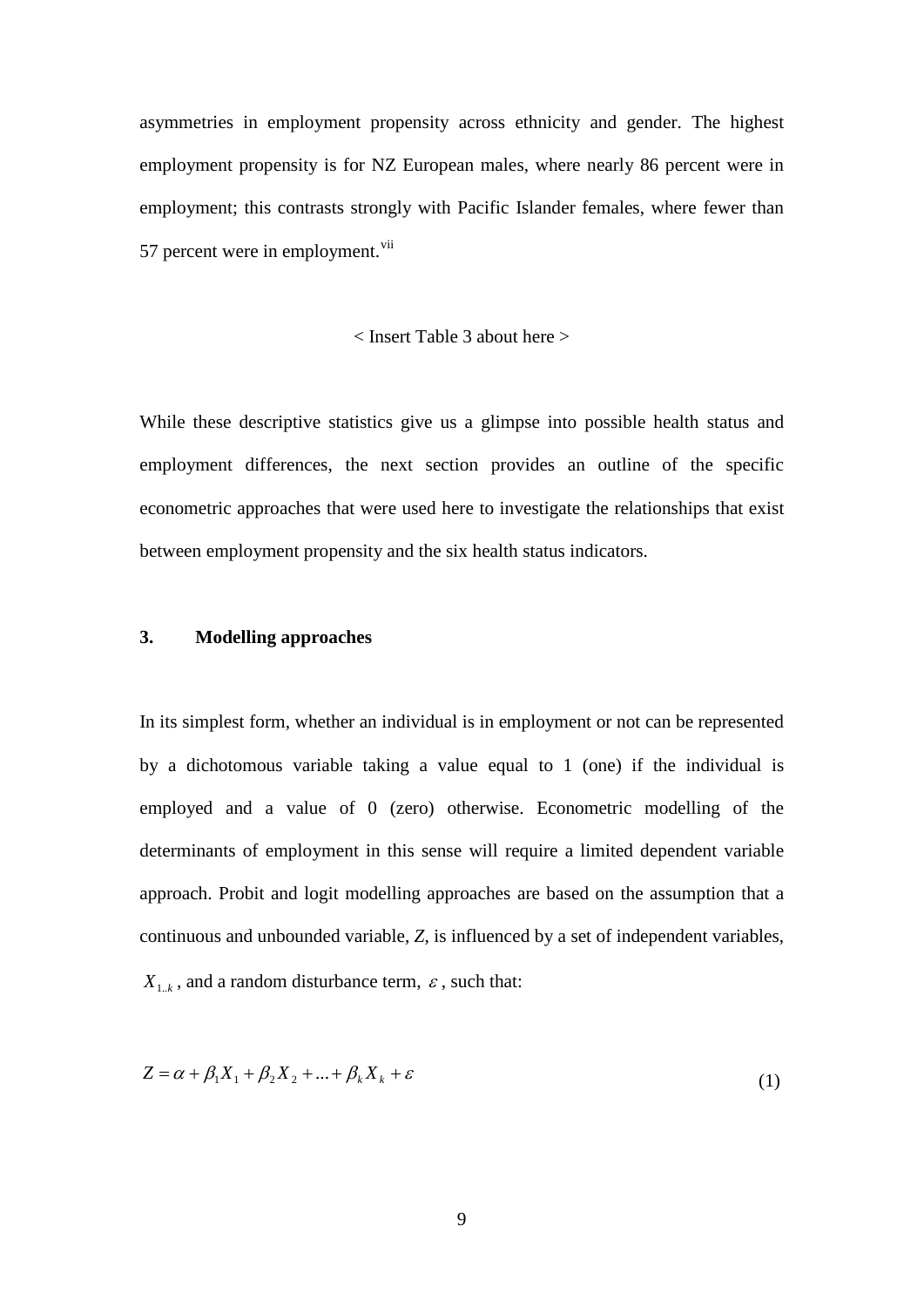This is a linear and additive form as the effects of the independent variables are assumed to be identical across all values of *X* and because the effect of each independent variable is the same regardless of the values of other independent variables.

The limited dependent variable approach builds on the assumption that *Z* cannot be observed directly and that a dichotomous indicator, *Y*, can be used instead where:

$$
Y = 0
$$
  

$$
Y = 1
$$
  

$$
Y = 1
$$
  

$$
Y = 0
$$
  

$$
Z \le 0
$$

Probit and logit modelling approaches are based on the assumption that there is no interaction among the independent variables. In the probit model:

$$
Pr(Y = 1) = \Phi(Z) = \Phi(\alpha + \beta_1 X_1 + \beta_2 X_2 + ... + \beta_k X_k)
$$
\n(2)

where  $Pr(Y = 1)$  denotes the probability that *Y* equals 1 and  $\Phi$  is the cumulative normal distribution, and in the logit model where:

$$
Pr(Y = 1) = \frac{e^{(\alpha + \beta_1 X_1 + \beta_2 X_2 + \dots + \beta_k X_k)}}{(1 + e^{(\alpha + \beta_1 X_1 + \beta_2 X_2 + \dots + \beta_k X_k)})}
$$
(3)

both functional forms are nonlinear and nonadditive because of the nonlinear relationships between each *X* and  $Pr(Y = 1)$  and the independent variables that interact when influencing this probability; nevertheless they retain the underlying assumption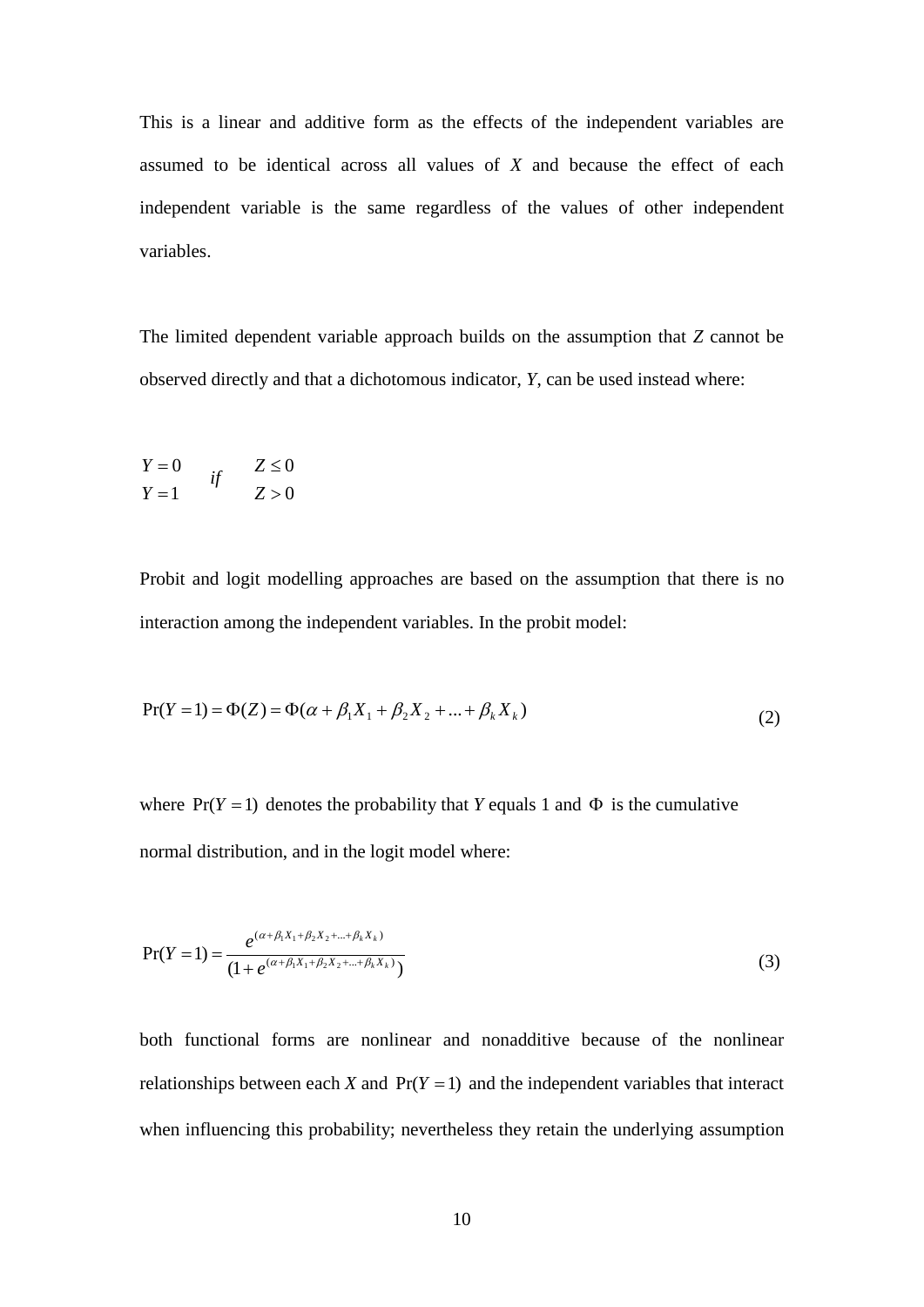that the independent variables have a linear and additive effect on the unmeasured and unbounded *Z*.

Standard textbooks illustrate that the probit and logit approaches assume that when  $Pr(Y = 1)$  is equal to 0.5 then it is most sensitive to changes in the values of independent variables. However if the probabilities under scrutiny are likely to be slightly different, as are the probabilities of being employed across ethnicities and gender illustrated in Table 3, then a skewed limited dependent variable approach may be more appropriate. The scobit (sometimes called skewed logit) approach, which can be seen as a generalization of the logit approach, does not constrain the value of  $Pr(Y = 1)$  to be equal to 0.5 when it is most sensitive to changes in the *X*s and may be favourable in this case.<sup>[viii](#page-34-7)</sup>

The underlying theoretical model that we estimate is:

$$
E = \alpha + \beta_1 PH + \beta_2 MH + \beta_3 Ed + \beta_4 Eth + \beta_5 G + \beta_6 SE + \varepsilon
$$

where  $E$  is our dichotomous variable equal to 1 (one) if the respondent is employed and equal to 0 (zero) otherwise, *PH* is a set of physical health variables, *MH* is a set of mental health variables, *Ed* are education dummies according to the level of achievement, *Eth* is a set of ethnicity dummy variables, *G* is a gender dummy variable and *SE* represents a set of other socioeconomic control variables which include parental status, marital status and age.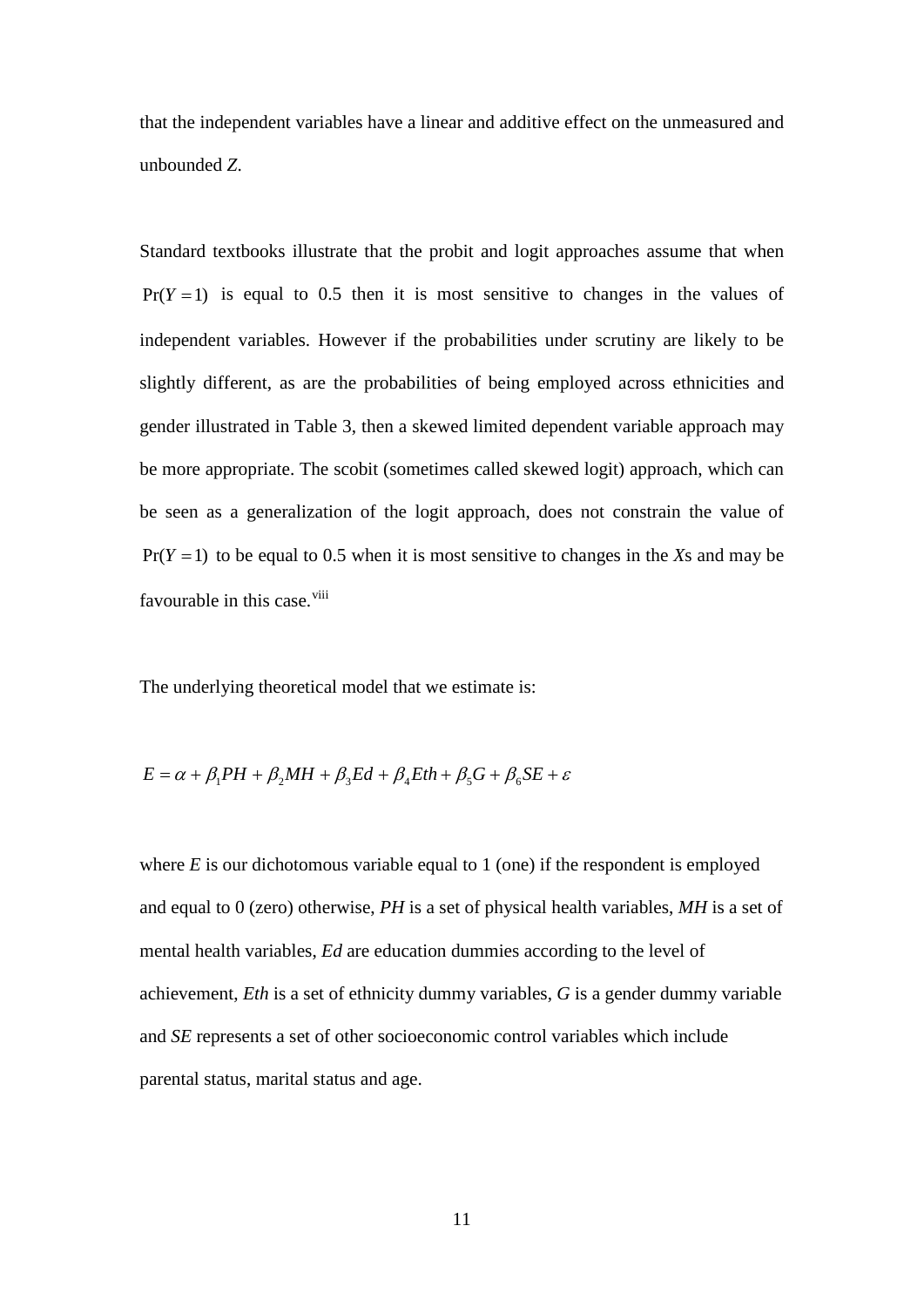All three limited dependent variable approaches will be applied in the econometric estimation process presented below. Probits will be employed because of the useful underlying assumption that the cumulative distribution is normal. Logits will be employed because, although the underlying distribution assumes a logistic distribution, this approach permits greater interpretation through the use of oddsratios.<sup>[ix](#page-34-8)</sup> Scobits are employed because of the potential for the effects of the variables to be more sensitive at different points in the distribution for different ethnicities and gender; applications of scobits also permit the interpretation of odds-ratios. Application of all three approaches can be seen as an attempt to identify whether the effects of explanatory variables on the employment decision are sensitive to functional form. Results of these modelling applications are presented at the beginning of Section 4.

Finally, although the application of probit estimations may seem slightly constraining due to its underling cumulative normal distribution, tests for exogeneity through the use of instrumental variables can be easily executed with probits and be used to inform us whether the assumption that health is exogenous to employment status can be rejected. The results of instrumental variable probit regressions are presented in subsequent sub-sections of Section 4.

# **4. Results**

Tables 4 and 5 present the results for the full sample and the gender sub-samples, respectively. Initially we present the results of the models with only the physical health variables included and then subsequently present the results based on a model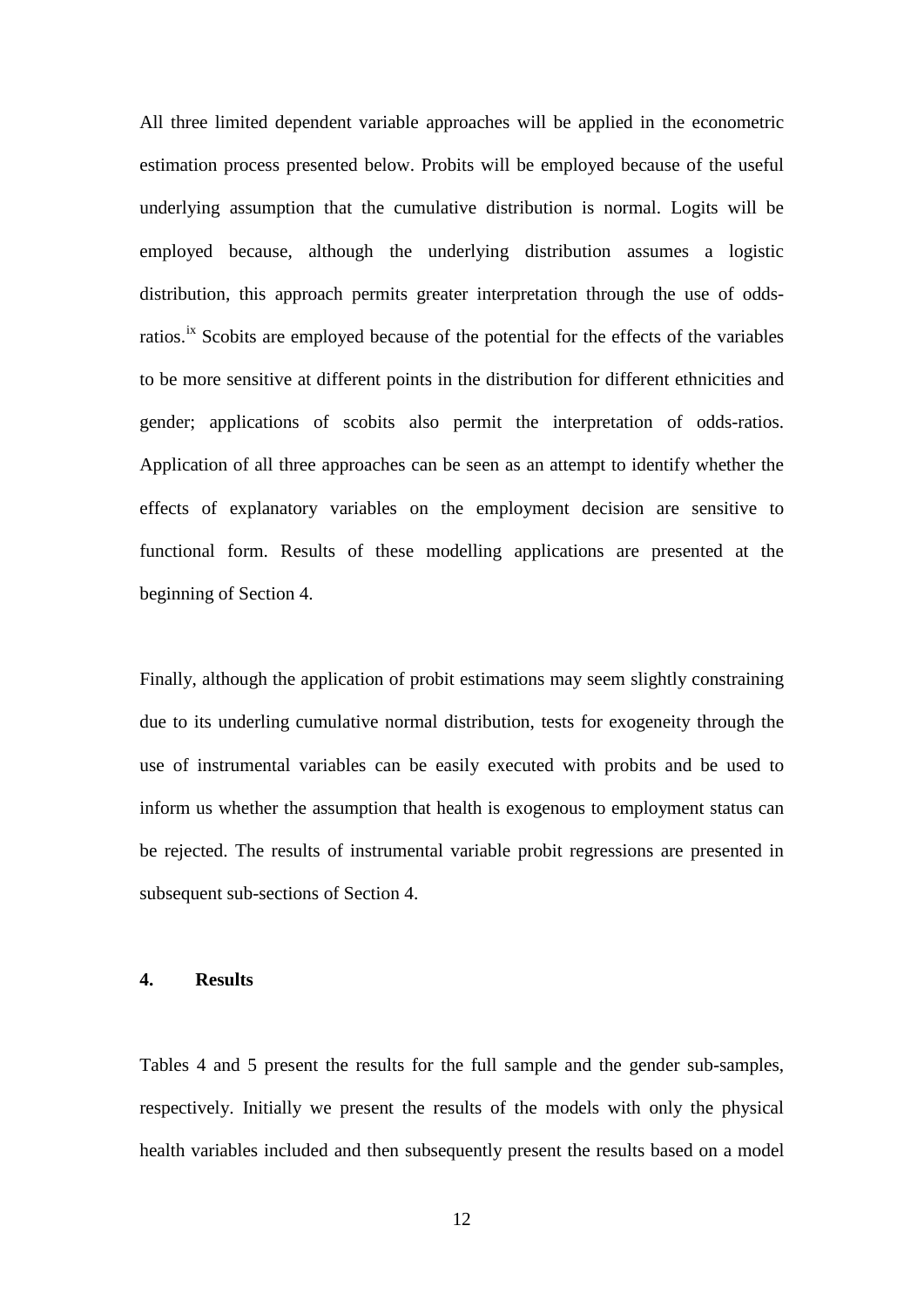that includes both physical and mental health variables. As can be seen from Table 4, the omission of mental health variables artificially inflates the magnitudes of the effects of the physical health variables, suggesting the exclusion of mental health variables in such equations may result in important omitted variable bias. Nevertheless, the statistical significance of physical health variables remains high with the inclusion of mental health variables. The presence of a mental health issue reduces the probability of being employed; for the full sample, the strongest effect appears to be attributable to the health accomplishing variable. If associated policy is going to be implemented for the whole population then it appears that providing emotional support to those in need may result in an increase in accomplishment and an increased probability of being employed.

< Insert Table 4 about here >

< Insert Table 5 about here >

It is important to recognise the stability of results across all three modelling approaches and sub-samples; note, for example, the positive impact on employment propensity if the individual is male, the inverted-U shaped effect of age, and the negative impact of all ethnicities (Maori, Pacific Islanders and others) relative to the control group of NZ European. Specifically, the logit model illustrates that Maoris are approximately 53% less likely to be employed (odds-ratio of 0.654) relative to NZ European. This negative and highly statistically significant effect is also stronger for male versus female Maoris (odds-ratios of 0.562 versus 0.674, respectively).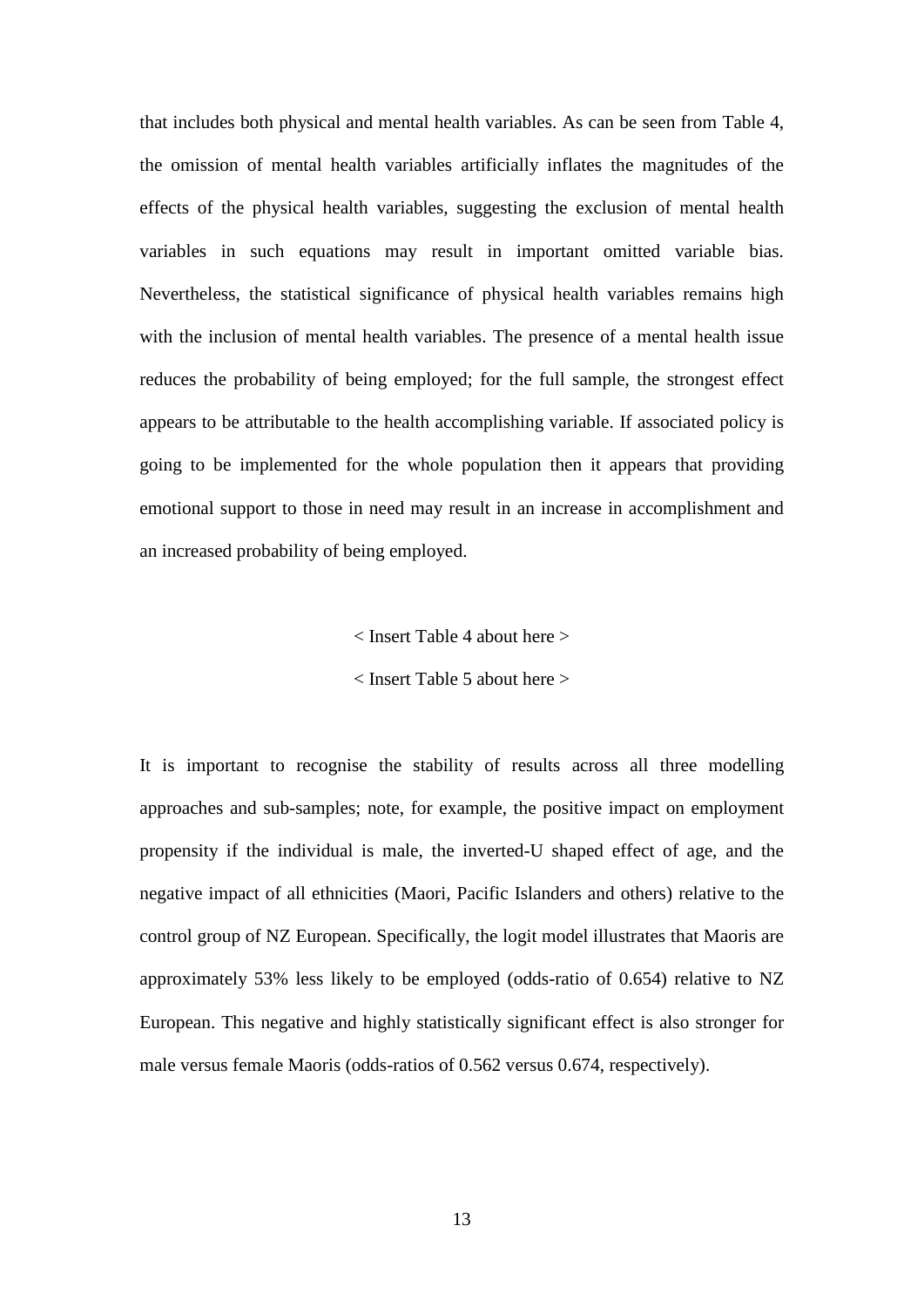Many of the other covariates also yield expected results. For example, a child present in the household significantly reduces the employment propensity of the individual, and this impact is much stronger for females versus males. Having a partner increases the probability of being employed and, in general, the higher the educational attainment then the better chance of being employed.

Turning our attention to the health variables presented in Table 4, as expected all six variables have a negative effect on employment status, in terms of the whole sample. However, not all health related variables have an impact on employment status when referring solely to their statistical significance. The two variables with the strongest effects are health-limiting and health-accomplishing, which are both statistically significant at the 1% level. According to the odds-ratios that are the result of our fitted model, a one-unit increase in the health-accomplishing variable results in a reduction of employment propensity by 18% on average for the whole sample (approximately 11% and 22% for males and females, respectively). Similar results for health-limiting are obtained where a one-unit increase in the health-limiting variable results in a reduction of employment propensity by 38% on average for the whole sample (approximately 61% and 25% for males and females, respectively). These results indicate the importance of both physical and mental health issues on employment status.

Moreover, based on the generalised results for the whole sample, it appears that poor mental health has an important impact on labour market outcomes in addition to physical health issues. There is evidence via the scobits results which indicate that all three mental health variables (depressed, health-social and health-accomplishing)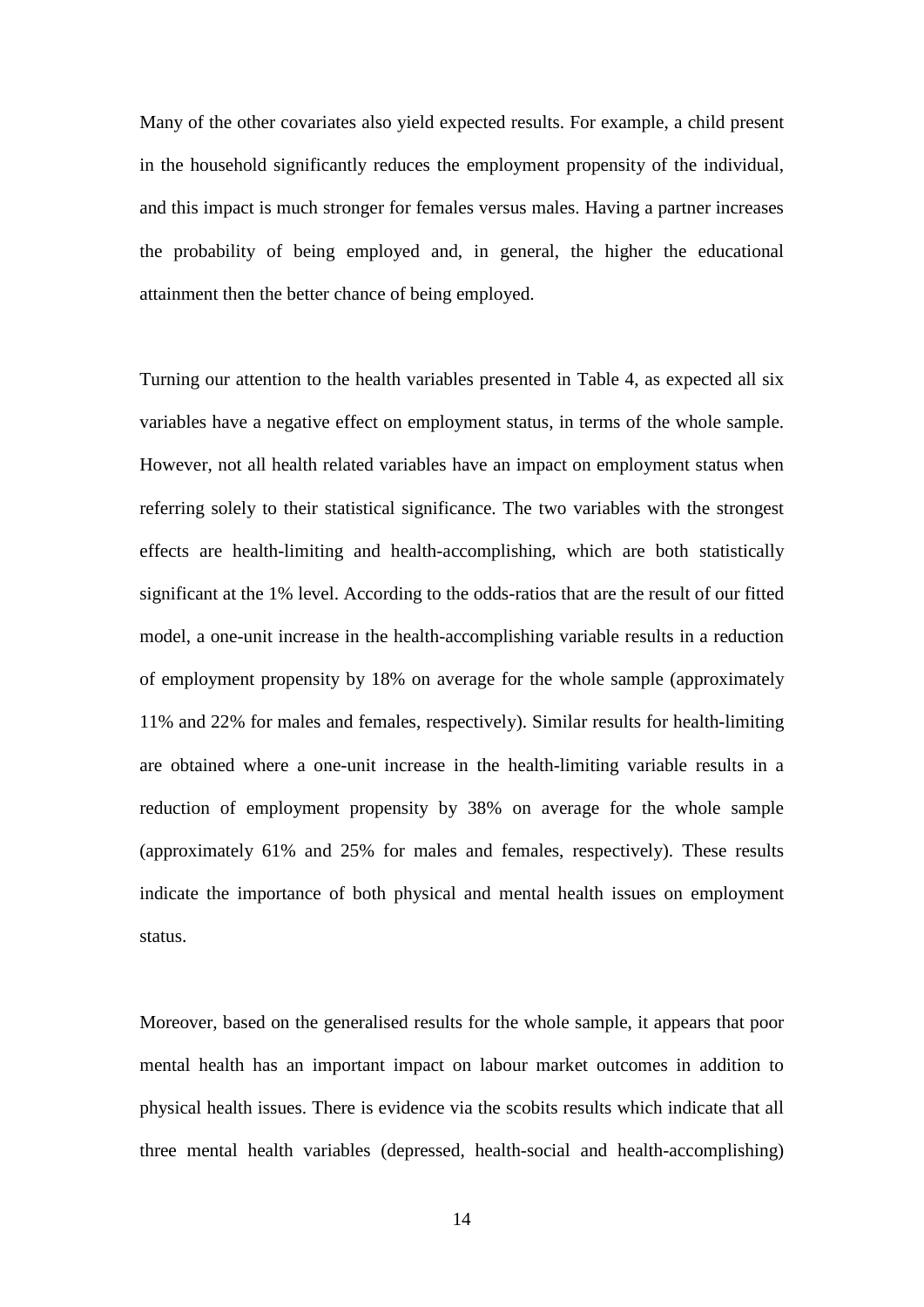have statistically significant effects on employment propensity, and the same cannot be said for the physical health variables. These results therefore suggest that from a policy perspective improving mental health awareness is of vital importance when attempting to improve productivity via increased labour force participation.<sup>[x](#page-34-9)</sup>

There are some results that are worthy of further investigation. For instance, although health-limiting is consistently statistically significant across all results, healthaccomplishing appears to be less important for males. Also, there is evidence that pain influences female employment propensity though not males, and there appears to be no statistically significant role of energy. In general, males' employment propensity appears to be hindered significantly by only one of the health variables: healthlimiting. In contrast, the probability of being employed for women is significantly negatively influenced by three health aspects: health-limiting, pain and healthaccomplishing. These findings illustrate the importance of investigating gender differences with respect to the relationship between health and labour market activity. Research by Pelkowski and Berger (2004), which focussed on wages rather than employment propensity in the United States, also found evidence to suggest that poor health conditions had a larger negative impact on females rather than males. Research from Europe by Gambin (2005) concentrated on physical health and their results showed self-assessed general health having a greater impact on men's wages, while chronic health conditions in particular had more of an effect on women's wages. Similarly, an Australian study by Cai and Kalb (2006) also found better health increased labour market participation more for women and older age groups.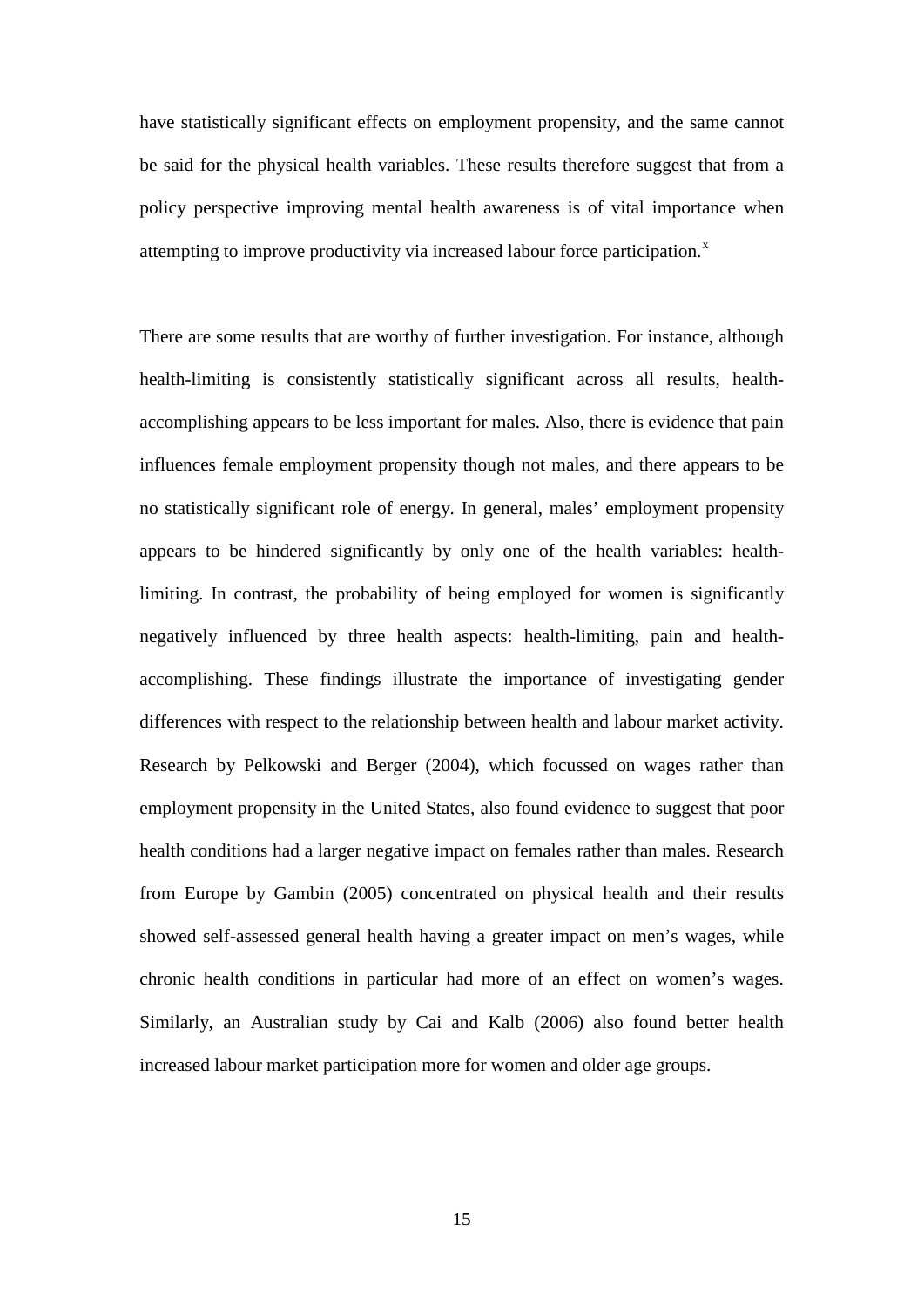Tables 6 and 7 present results further disaggregated by ethnicity and split between males and females, respectively.<sup>[xi](#page-34-10)</sup> Table 6 illustrates that there is an asymmetry across ethnic backgrounds in terms of the effect of health variables on employment propensity. The empirical evidence suggests that Maori and European males' employment propensity is adversely affected by health-limiting physical issues. Although similar coefficients and odd-ratios are found for Pacific Islander males, the results are not statistically significant; future research could address this issue.<sup>[xii](#page-34-11)</sup>

Of particular interest is the health variable indicating depression. While it was weakly significant for the whole sample (under the scobit specification), it was not significant when looking at the gender sub-samples in Table 5, even though it was more negative for males relative to females. However, Table 6 reveals the individual characteristic that was driving the negative impact of depression on males' employment status: Pacific Island ethnicity. Specifically, for male Pacific Islanders, the logit and scobit odds-ratios indicate that a one-unit increase in the depression variable results in 114% and 72% increases in their propensity not to be employed, respectively. Jensen *et al*. (2005) also found that the likelihood of employment of people within the Pacific ethnicity category was more affected by disabilities (which included experiencing mental illness) than either Maori or NZ European.<sup>[xiii](#page-34-12)</sup> In terms of international evidence on mental health issues impacting on employment propensity dissimilarly across ethnicities, the limited evidence available is mixed. While Chatterji *et al*. (2007) found significant negative associations between being employed and psychiatric disorders for Latinos, their figures were comparable to similar studies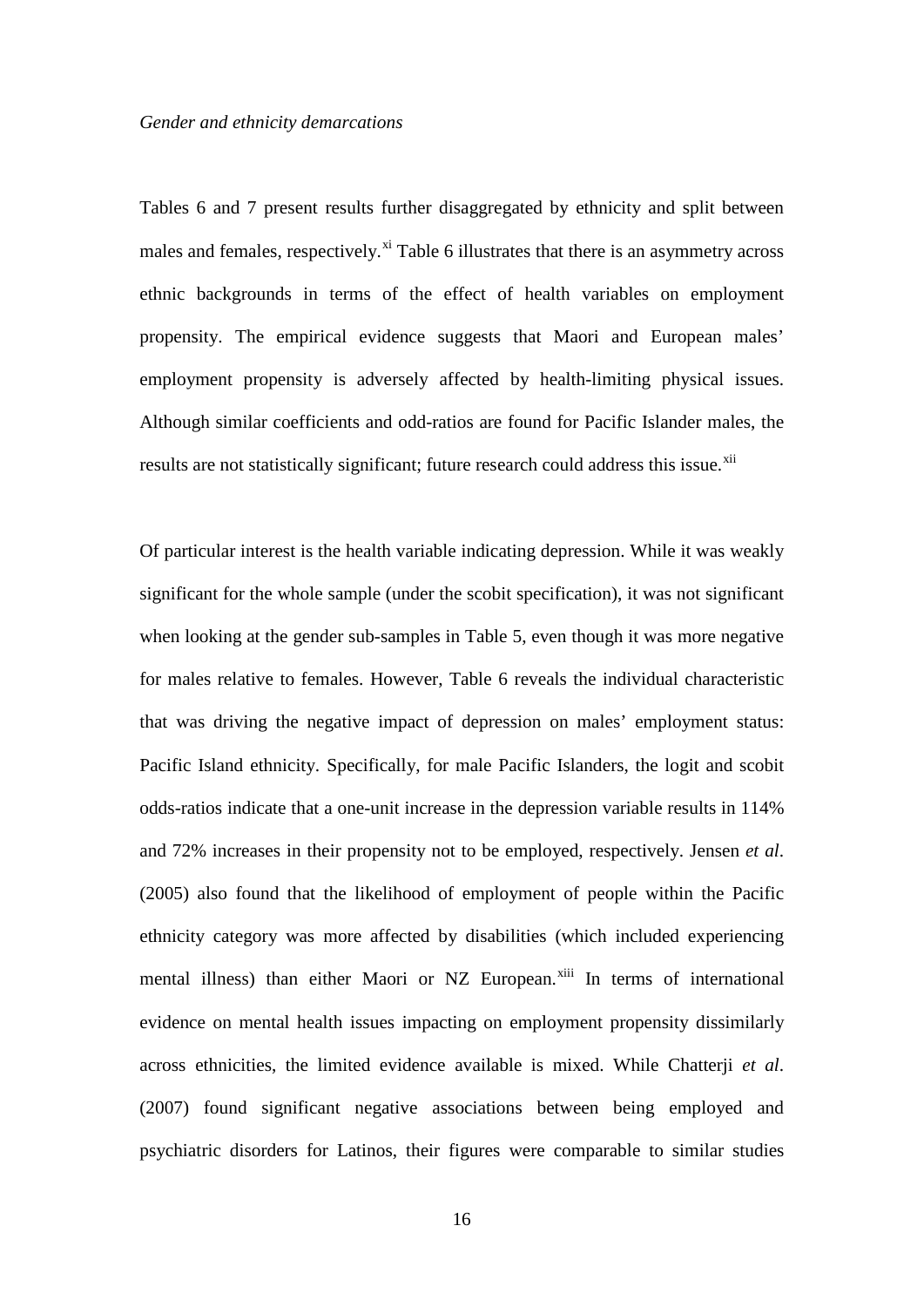conducted in the United States on mostly white samples. However, the impact on the probability of employment was found to be larger for Latinos in comparison to Asians. Research by Ojeda *et al*. (2010) also focussed on the impact of mental distress on employment (namely, labour supply) and although their results were not strictly ethnic based, they compared immigrants with U.S. born citizens and found that there was an insignificant difference in the likelihood of being employed between healthy immigrants and those affected by mental illness. Future research should further investigate the likelihood of ethnic minorities being more at risk of being affected by mental health issues, and in particular the mechanisms in which this then impacts on their labour market activity.

#### < Insert Table 6 about here >

Table 7 presents comparable results for females. They corroborate the effect of the health-limiting physical issue on employment propensity, and with it having different strengths across ethnicities, albeit with a smaller negative effect for females than for males. There is no statistically strong evidence that depression has an adverse effect on employment propensity for females. However, there is evidence that female employment propensities are significantly influenced by the limiting effects of mental health for different reasons across ethnicities. For instance, the social-limiting health effect is particularly strong for Pacific Islander females bit is non-existent for Maoris. Although the odds-ratios suggest similar effects of health-accomplishing on employment propensity across ethnicities, they are only highly-statistically significant for Maoris and Europeans. Further research should investigate whether similar effects are present across different ethnicities in other countries.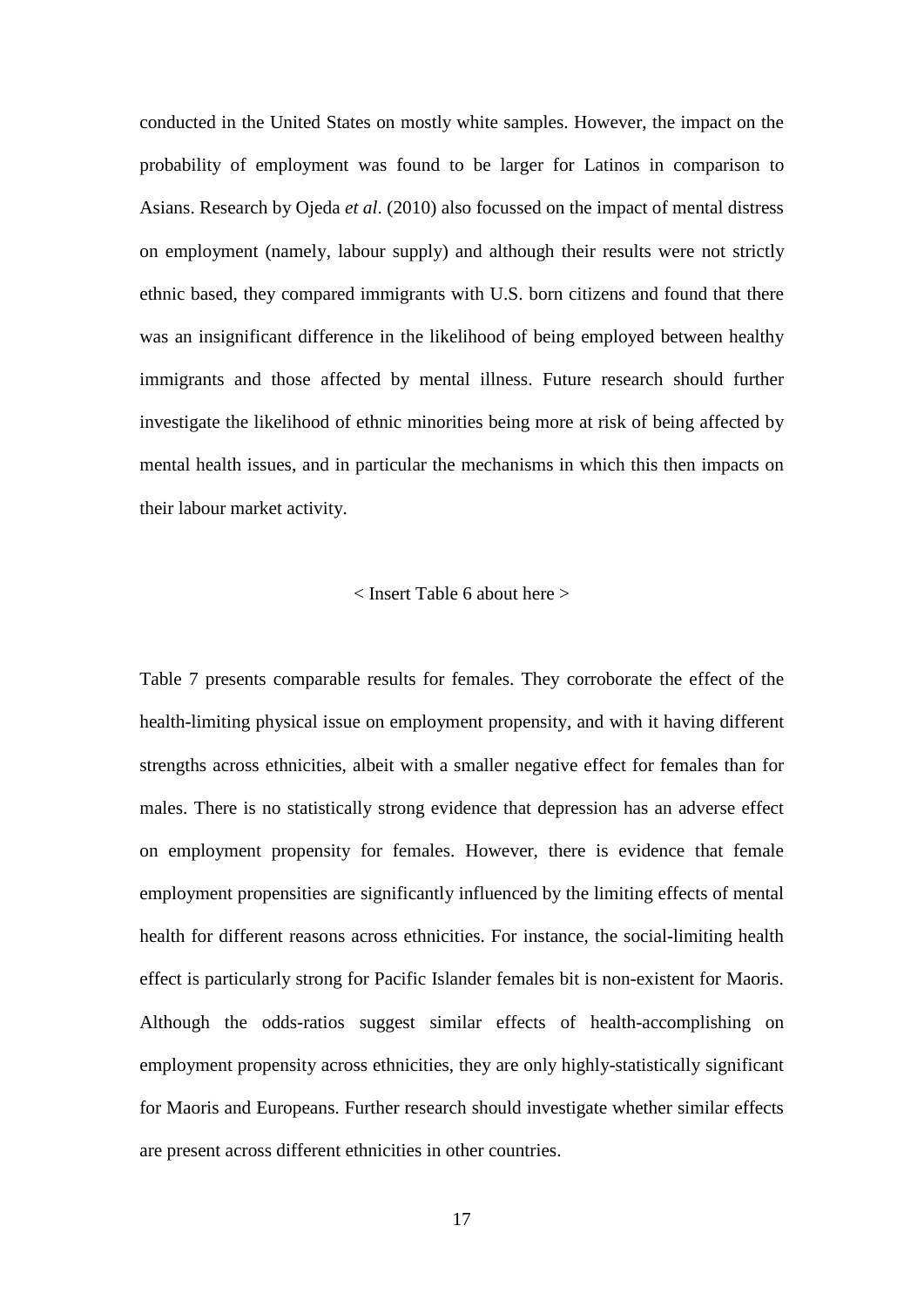#### < Insert Table 7 about here >

### *Endogeneity*

The results presented above implicitly assume that the direction of causality is from health to employment status. This assumption may be incorrect if being in employment reduces the severity of mental and physical health issues or if being unemployed accentuates an individual's physical or mental health status. Although this issue has not been the focus of a substantial amount of empirical research, three recent contributions to this literature are noteworthy. Cai's (2009) results illustrates that better health status positively impacts on wages and he finds no evidence of a reverse effect from wages to health. In contrast, when Cai (2010) conducts similar research in terms of labour force participation, he finds that the reverse effect from labour force status to health was different across the genders. In particular, his results indicate that there is a negative and strong reverse effect for males, and a positive and weakly significant reverse effect for females. Schmitz (2011) also attempts to investigate the causal effect of labour force status (specifically, unemployment) on health and finds no evidence of the reverse impact that unemployment influences mental health.

Instrumental variable probit regression is an econometric method that permits the investigator to empirically identify whether there is the statistical presence of endogeneity of specific explanatory variables. The statistical validity of the results from instrumental variable regressions rest, at least in part, on the appropriateness of the instrument. While the NZGSS does provide a wide range of variables, our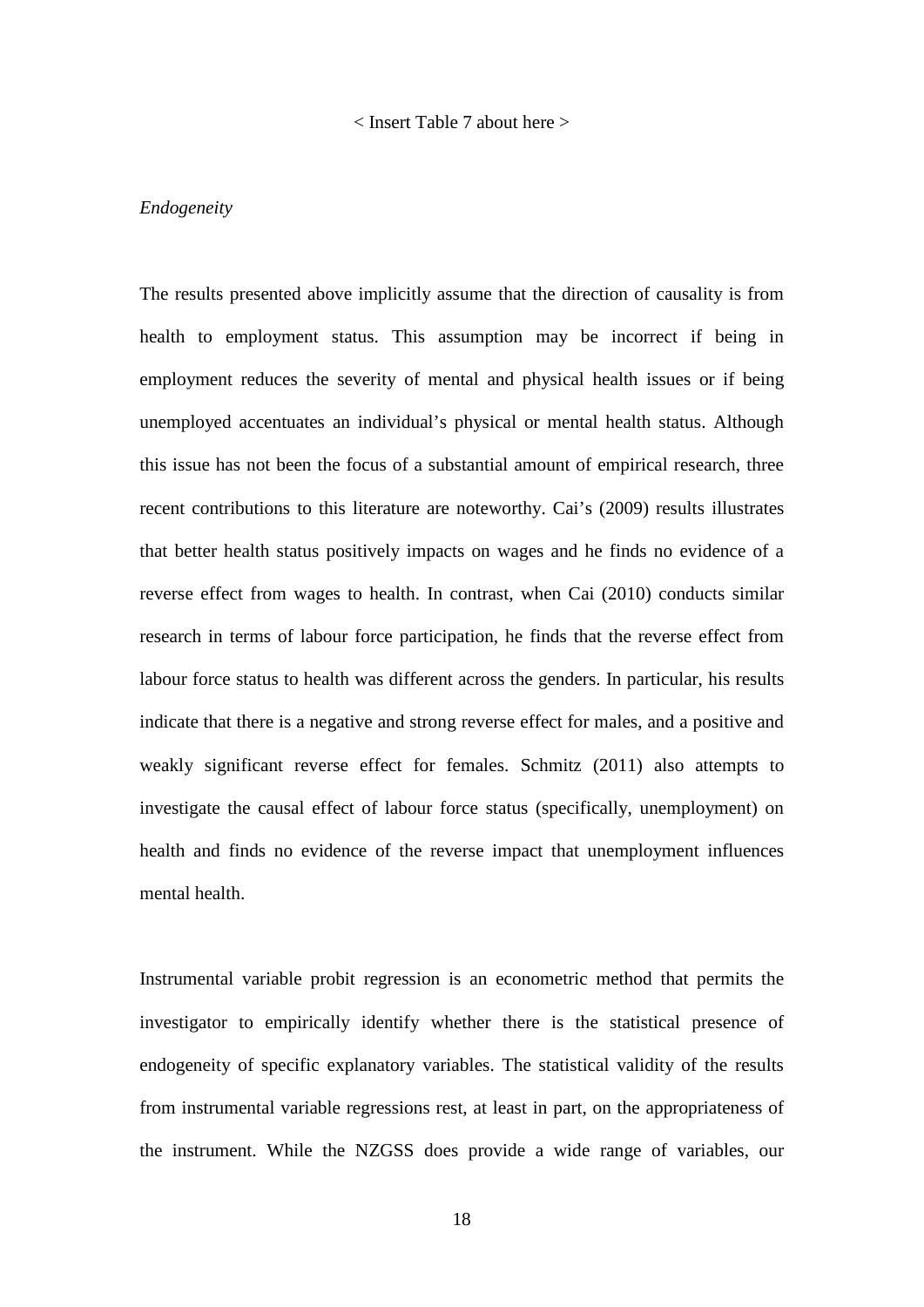inspection did not provide us with a variable that would be convincingly correlated with *physical* health status and, at the same time, not correlated with employment status. Nevertheless, our examination of the data did provide us with a variable that could be employed as an instrument for *mental* health, called *Calm*, as described in Table 1.

Our selected instrumental variable for mental health corresponds to whether the respondent felt relatively calm and peaceful during the last four weeks. In order to examine this endogeneity issue a new variable was created with a value equal to 1 (one) if there was at least one mental health issue indicated by the respondent, and equal to 0 (zero) otherwise. This variable was then instrumented by *Calm*. Note from Table 2 that the absolute values of the correlations between *Calm* and the mental health related variables rest between 0.37 and 0.41, but that the correlation between *Calm* and Employment is only 0.07. A further consideration behind the justification of this instrumental variable selection of *Calm* is based on the supposition that calmer people are no more and no less likely to be employed than less-calm people. Although there are reasons to suggest that a person's calmness may be related *to the industry* in which they self-select and become employed, $x<sup>iv</sup>$  to the knowledge of the authors the extent of being calm is not necessarily related to the selection into or out of employment *per se*.

Given the difficulty in selecting an instrumental variable, the subsequent regressions conducted below require the instrument to be appropriate for *all* mental health variables. Accordingly a variable is constructed, *Mental Health*, which is equal to 1 (one) if the individual states that they have any of the three mental health issues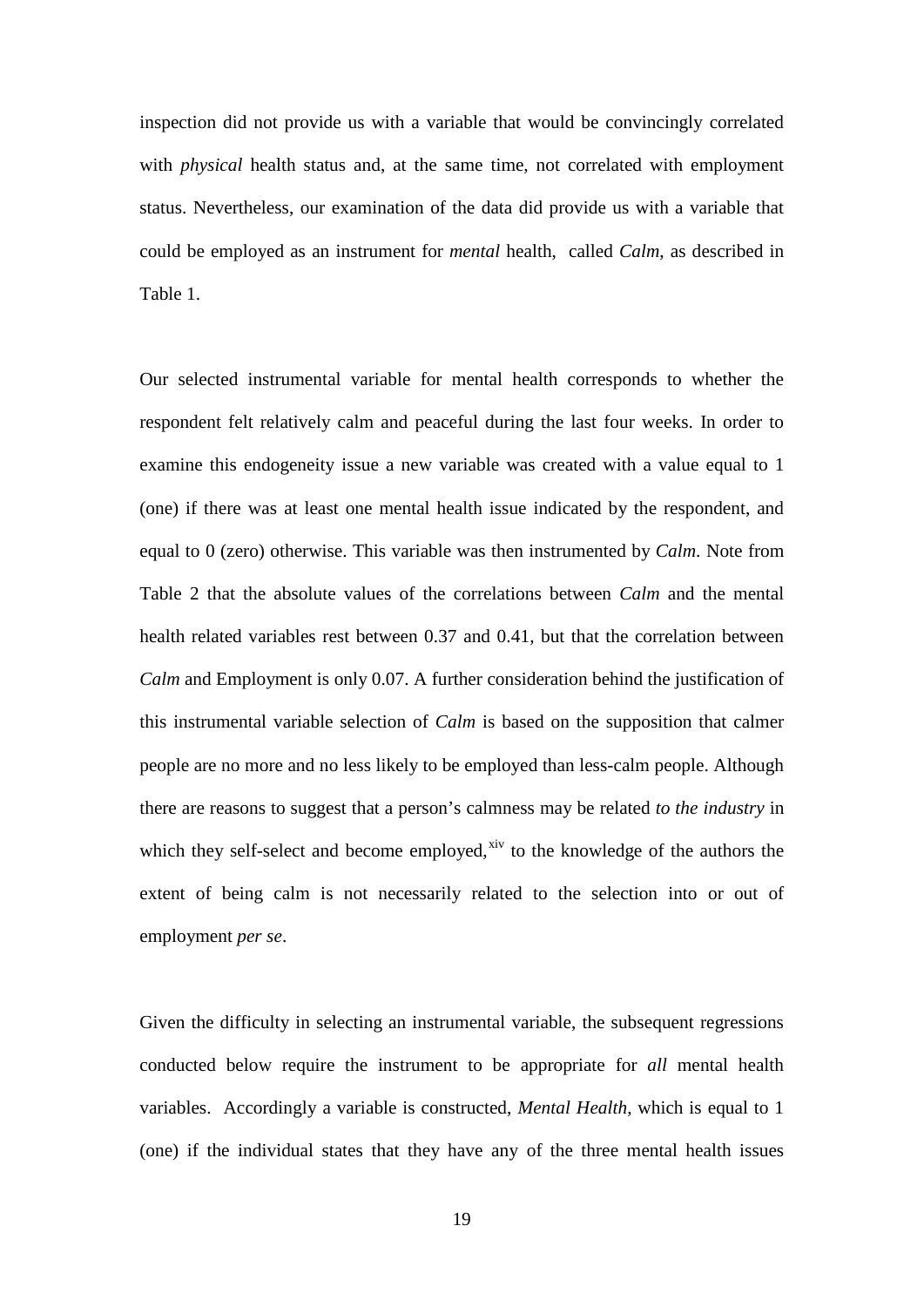(Depressed, Health social, Health accomplishing) and equal to 0 (zero) otherwise. This variable is then instrumentalised with *Calm*. Given this transformation of three variables into one, the aforementioned results in Section 4 and the instrumental variable probit results that follow are not strictly comparable. Nevertheless, the main purpose of this section is to attempt to identify whether mental health issues are exogenous to employment under the fitted model.

Application of the instrumental variable probit regressions to the full sample and for males and females separately are presented in Table 8. The corresponding Wald statistical tests (see Wooldridge, 2002, pp. 472-477), where the null hypothesis is that the mental health variable is exogenous to employment, are provided at the bottom of the Table. They are never significant at the 5% confidence level, indicating that we cannot reject this null hypothesis at traditional levels of statistical confidence.<sup>[xv](#page-35-0)</sup> Given the important gender-ethnicity issues revealed above, we re-estimated the instrumental variable models for each sub-group and present only the Wald test statistics in Table 9 for brevity. It is reassuring to note that the cautious conclusion of exogeneity of mental health related issues from employment probabilities is sustained across all the sub-groups demarcations; the only exception is for Pacific Islander males at the 5 percent confidence level, although this may be a result of the small sample size  $(N = 169)$ , suggesting that low employment propensity may cause mental health related issues. Thus, the majority of this empirical evidence suggests that mental health is not endogenous to employment propensity.<sup>[xvi](#page-35-1)</sup> Such evidence corroborates similar results of Cai (2009) and Schmitz (2011) that health status is not endogenous to wage and unemployment status, respectively.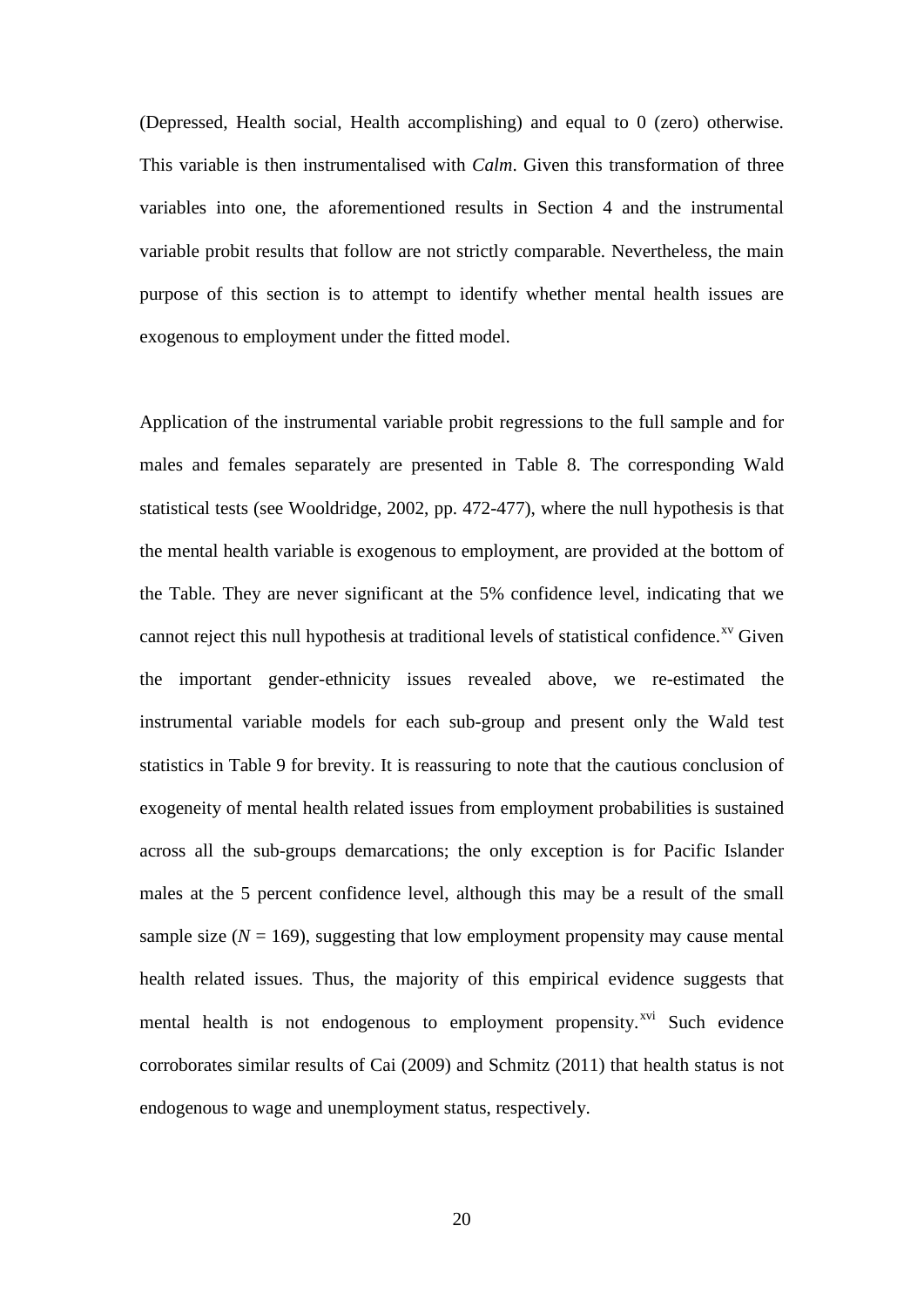< Insert Table 8 about here >

< Insert Table 9 about here >

# *Discussion*

Although the initial probits, logits and scobits and the later instrumental variable probits results all appear relatively stable from a statistical perspective, and this paper has presented a clear extension of the literature by considering the effects of both physical *and* mental health issues on the probability of being employed, it is worth emphasising and clarifying a number of issues. First, our evidence suggests that estimations of the effect of only physical health variables on the probability of being employed are biased upwards by omitted variable bias attributable to the exclusion of mental health variables.

Second, policy drawn from empirical studies of whole populations will not identify the nuances that are present between sub-groups of the population, most notably here that the effect of depression and health social on the probability of being employed is greater for Pacific Islander males and females, respectively, than for other society groups, and that health accomplishing factors are much stronger for Maori and NZ European females than for corresponding males.

Third, this study splits mental and physical health issues into clear and separable issues. This may not be the case for some, as physical impairment may affect mental issues; for example physical constraints may result in depression if individuals are unable to participate fully or be included in activities with others. The reverse effect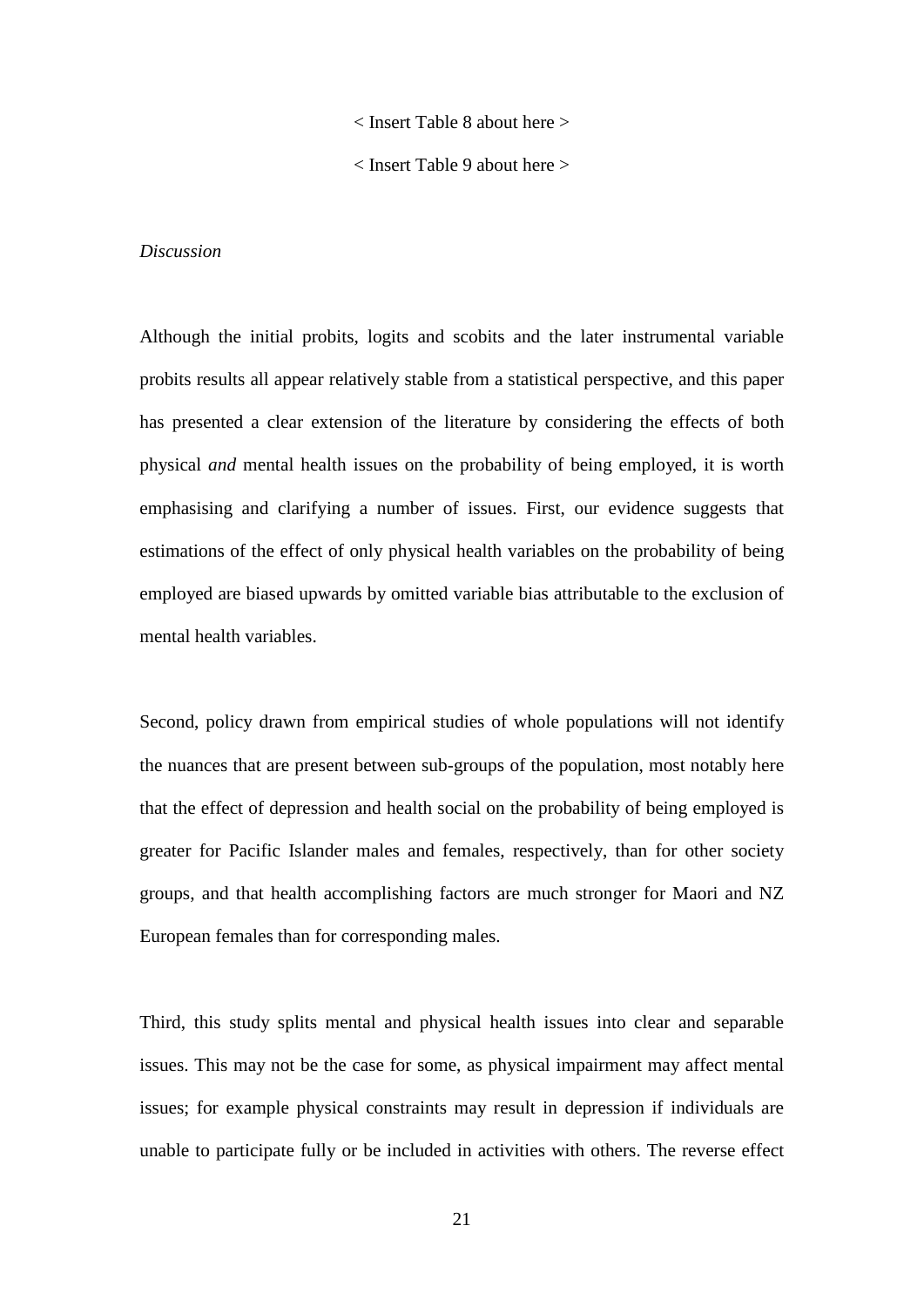(from mental to physical health) is also possible, such as when depression results in low energy levels. Moreover, there may be a circularity issue, whereby, for example, depression results in lower energy levels which then result in greater depression. Further research should continue to disentangle the relationship between physical and mental health in order to identify their separate and combined effects on employment propensity.

Fourth, such a study would need to explicitly accommodate unobserved heterogeneity (such as a genetic disposition), systematic measurement error and the possibility of reversed causality across the health measures and beyond.

Fifth, a complication could be the preference for risk, whereby individuals who are more likely to remain in a job may also be less affected by health issues. A possible way forward, and something that we propose for future research, is to employ fixed effects regression using a panel data approach when such data become available.

# **5. Conclusions**

This paper presented an investigation into the impacts of mental and physical health issues on employment propensity across gender and ethnicity. This is the first paper to explore the effects on employment of both health issues simultaneously.

Results from this study illustrate that both mental and physical health issues significantly affect employment propensity. The results were consistent across different limited dependent variable probits, logits and scobits specifications. The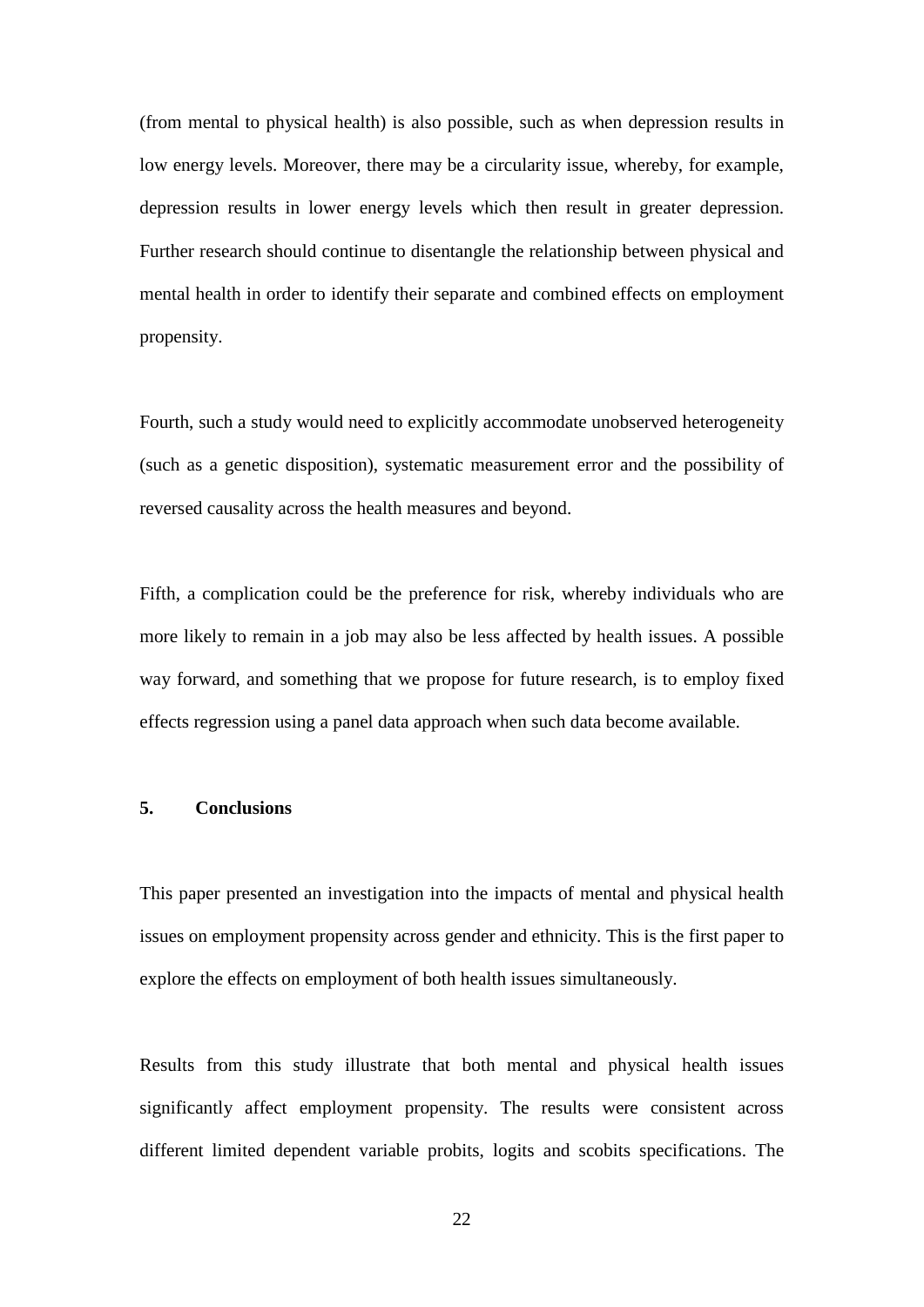latter functional form was particularly important given the potential for the effects of the core health variables to be more sensitive at different points in the distribution for different ethnicities and gender.

In general the results emphasise three important themes. First, across all the ethnicities, there is a substantial impact of the physical health-limiting variable for males. Future research should focus on what specific type of physical health problems this variable encompasses and the severity of them. For example, it would be useful to know whether this variable signifies more short or long term physical ailments and consequently the likely barriers to participating in the labour market for males. Second, there is a considerable impact of mental health issues (in particular, healthaccomplishing) on employment of females. Again, the direction for future work is to investigate the mechanisms by which females' labour market activity are more affected by mental health problems in comparison to males. Third, depression has a sizeable negative effect on employment propensity, and is especially statistically significant in our sample for Pacific Island males.

Our results strongly suggest that health status influences employment status, but there is also the theoretical possibility that causality in only this direction is incorrect. Instrumental variable probit regression was applied to test for this endogeneity, and the results indicate that the direction of causality, at least for mental health status, is from health to employment. Awareness that mental and physical health issues influence different groups in society in different ways should enhance the appropriateness of future policy directions.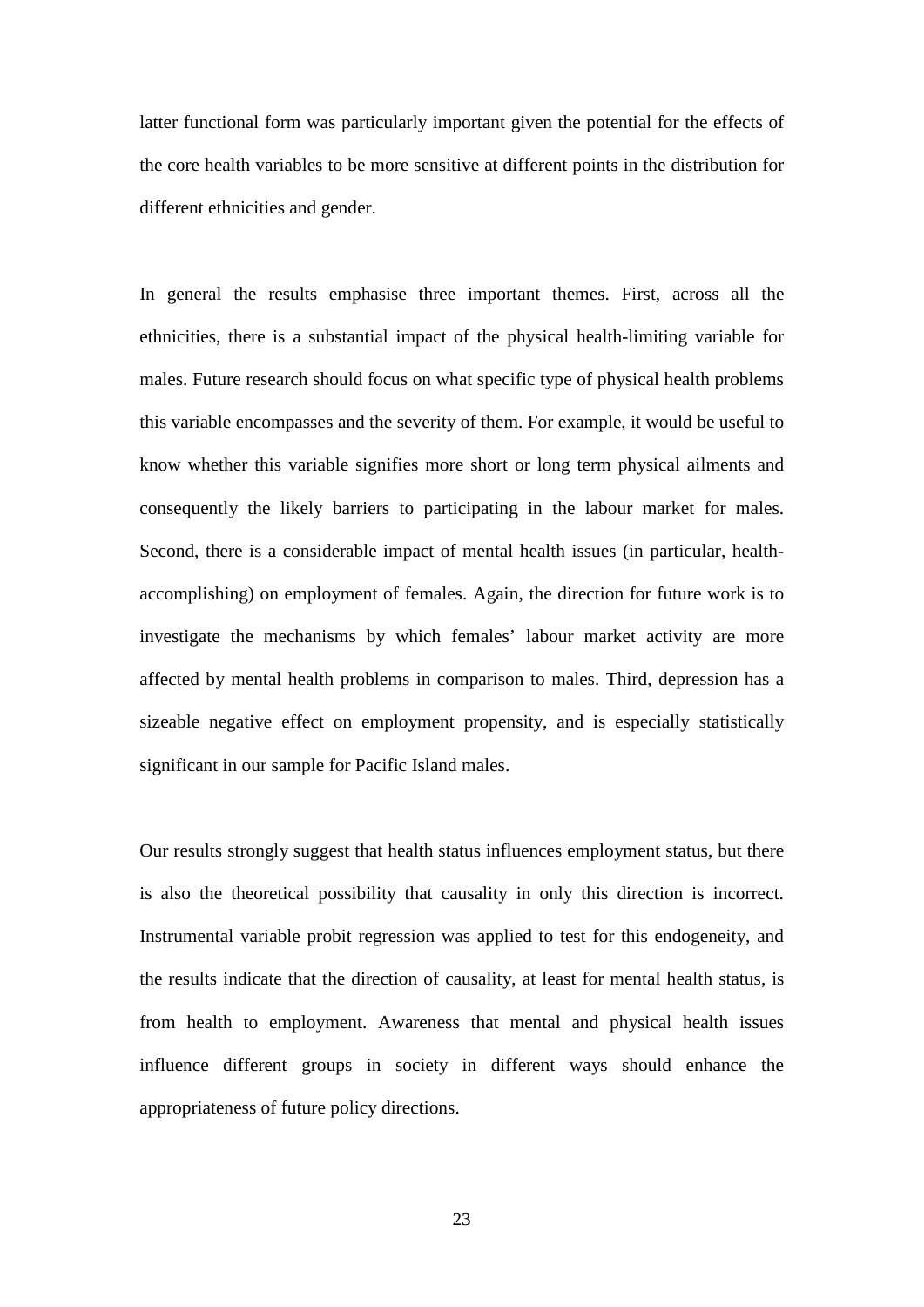#### **References**

- Anson, O., Paran, E., Neumann, L., and Chernichovsky, D. (1993) "Gender differences in health perceptions and their predictors," *Social Science and Medicine* **36**, 419–427
- Bellaby, P. and Bellaby, F. (1999) "Unemployment and ill-health: Local labour markets and ill-health in Britain 1984-1991," *Work, Employment and Society* 13(3), 461-82
- Cai, L. and Kalb, G. (2006) "Health status and labour force participation: Evidence from Australia," *Health Economics* **15**, 241-261
- Cai, L. (2009) "Effects of health on wages of Australian men," *Economic Record* **85**, 290-306.
- Cai, L. (2010) "The relationship between health and labour force participation: Evidence from a panel data simultaneous equation model," *Labour Economics* **17**, 77-90
- Chesler, P. (1971) "Women as psychiatric and psycho therapeutic patients," *Journal of Marriage and Family* **33**, 746-759
- Gambin, L. (2005) *The Impact of Health on Wages in Europe — Does Gender Matter?* University of York Health, Econometrics and Data Group Working Paper 05/03, York, England
- Gibb, S., Fergusson, D. and Horwood, L. (2010) "Burden of psychiatric disorder in young adulthood and life outcomes at age 30," *The British Journal of Psychiatry* **197**, 122-127
- Green, C. and Pope, C. (1999) "Gender, psychosocial factors and the use of medical services: a longitudinal analysis," *Social Science and Medicine* **48**, 1363-72.
- Gijsbers van Wijk, C. M. T. and Kolk, A. M. (1997) "Sex differences in physical symptoms: The contribution of symptom perception theory," *Social Science and Medicine* **45**, 231-246
- Gove, W. and Hughes, M. (1979) "Possible causes of the apparent sex differences in physical health: An empirical investigation," *American Sociological Review* **44**(1), 59-81
- Gove, W. and Tudor, J. (1973) "Adult sex roles and mental illness," *The American Journal of Sociology* **78**, 812-835
- Hamilton, V., Merrigan, P. and Dufresne, E. (1997) "Down and out: Estimating the relationship between mental health and unemployment," *Health Economics* **6**, 397-406
- Hogan, R., Hogan, J. and Roberts, B. W. (1996) "Personality measurement and employment decisions: Questions and answers," *American Psychologist* **51**(5), 469-477
- Jensen, J., Sathiyandra, S., Rochford, M., Jones, D., Krishnan, V. and McLeod, K. (2005) *Disability and Work Participation in New Zealand: Outcomes relating to paid employment and benefit receipt*. Wellington: Ministry of Social Development.
- Lewchuk, W., Clarke, M. and de Wolff, A. (2008) "Working without commitments: Precarious employment and health," *Work Employment and Society* 22, 387-406
- Marcus, A. and Siegel J. (1982) "Sex differences in the use of physician services: A preliminary test of the fixed role hypothesis," *Journal of Health and Social Behavior* **23**, 186-196
- Mid Central District Health Board (2011) Downloaded from: <http://www.midcentraldhb.govt.nz/Planning/MDHBHealthPriorities/MentalHealth.htm#P0708> on 10/02/11 at 14.37NZT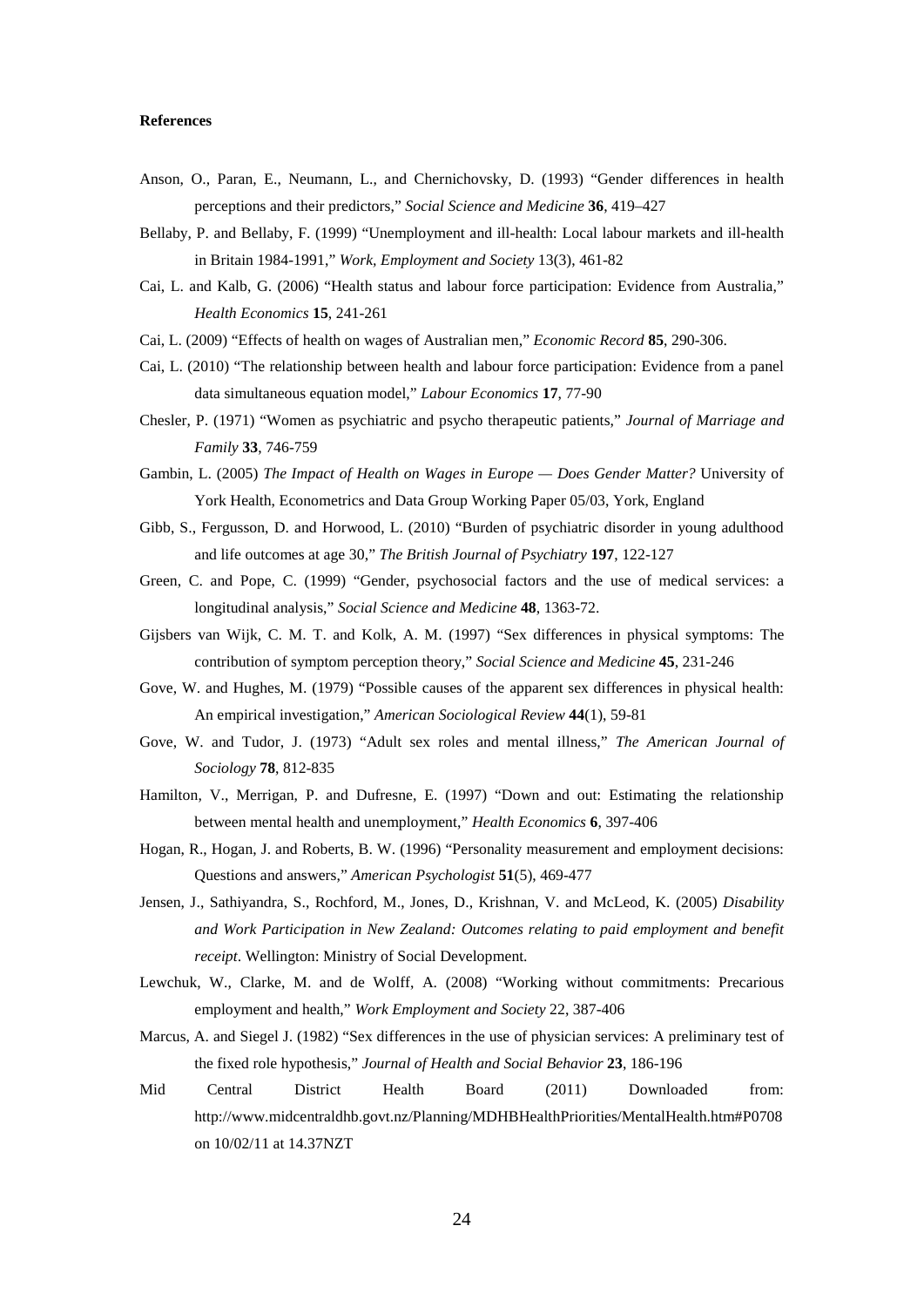- Nagler, J. (1994) "Scobit: An alternative estimator to logit and probit," *American Journal of Political Science* **38**(1), 230-255
- Oakley Browne, M., Wells, J., Scott, K. (eds) (2006) *Te Rau Hinengaro: The New Zealand Mental Health Survey. Wellington: Ministry of Health*, Pacific Research and Development Services.
- Ojeda, V., Frank, R., McGuire, T. and Gilmer, T. (2010) "Mental illness, nativity, gender and labor supply," *Health Economics* **19**, 396-421.
- Parslow, R., Jorm, A., Christensen, H., Jacomb, P. and Rodgers, B. (2004) "Gender differences in factors affecting use of health services: An analysis of a community study of middle-aged and older Australians," *Social Science and Medicine* **59**, 2121-2129
- Pelkowski, J. and Berger, M. (2004) "The impact of health on employment, wages and hours worked over the life cycle," *The Quarterly Review of Economics and Finance* **44**, 102-12
- Ramage, C., Bir, J., Towns, A., Vague, R., Cargo, T. and Niumata-Faleafa, M. (2005) *Stocktake of Child and Adolescent Mental Health Services in New Zealand*. Auckland: Werry Centre: University of Auckland.
- Schmitz, H. (2011) "Why are the unemployed in worse health? The causal effect of unemployment on health," *Labour Economics* **18**, 71-78
- Statistics New Zealand (2005) *Understanding and working with ethnicity data: A technical paper*. Downloaded from: [http://www.stats.govt.nz/surveys\\_and\\_methods/methods/ classifications](http://www.stats.govt.nz/surveys_and_methods/methods/%20classifications-and-standards/classification-related-stats-standards/ethnicity.aspx)[and-standards/classification-related-stats-standards/ethnicity.aspx](http://www.stats.govt.nz/surveys_and_methods/methods/%20classifications-and-standards/classification-related-stats-standards/ethnicity.aspx) on 10/02/11 at 14.25NZT
- Tarling, R. (2009) *Statistical modelling for social researchers: Principles and practice*, Routledge, Oxfordshire, England
- Taylor, P., Baldry, C., Bain, P. and Ellis, V. (2003) "'A unique working environment': Health, sickness and absence management in UK call-centres," *Work, Employment and Society* 17, 435-58
- Verbrugge, I. M. (1989) "The twain meet: Empirical explanations of sex differences in health and mortality," *Journal of Health and Social Behavior* **30**, 282-304
- Verbrugge, L. (1976) ["Females and illness: Recent trends in sex differences in the United States"](http://www.jstor.org.ezproxy.aut.ac.nz/stable/2136716), *Journal of Health and Social Behavior* **23**, 275-296
- Wooldridge, J. M. (2002) *Econometric analysis of cross section and panel data*, MIT Press, Cambridge, Mass.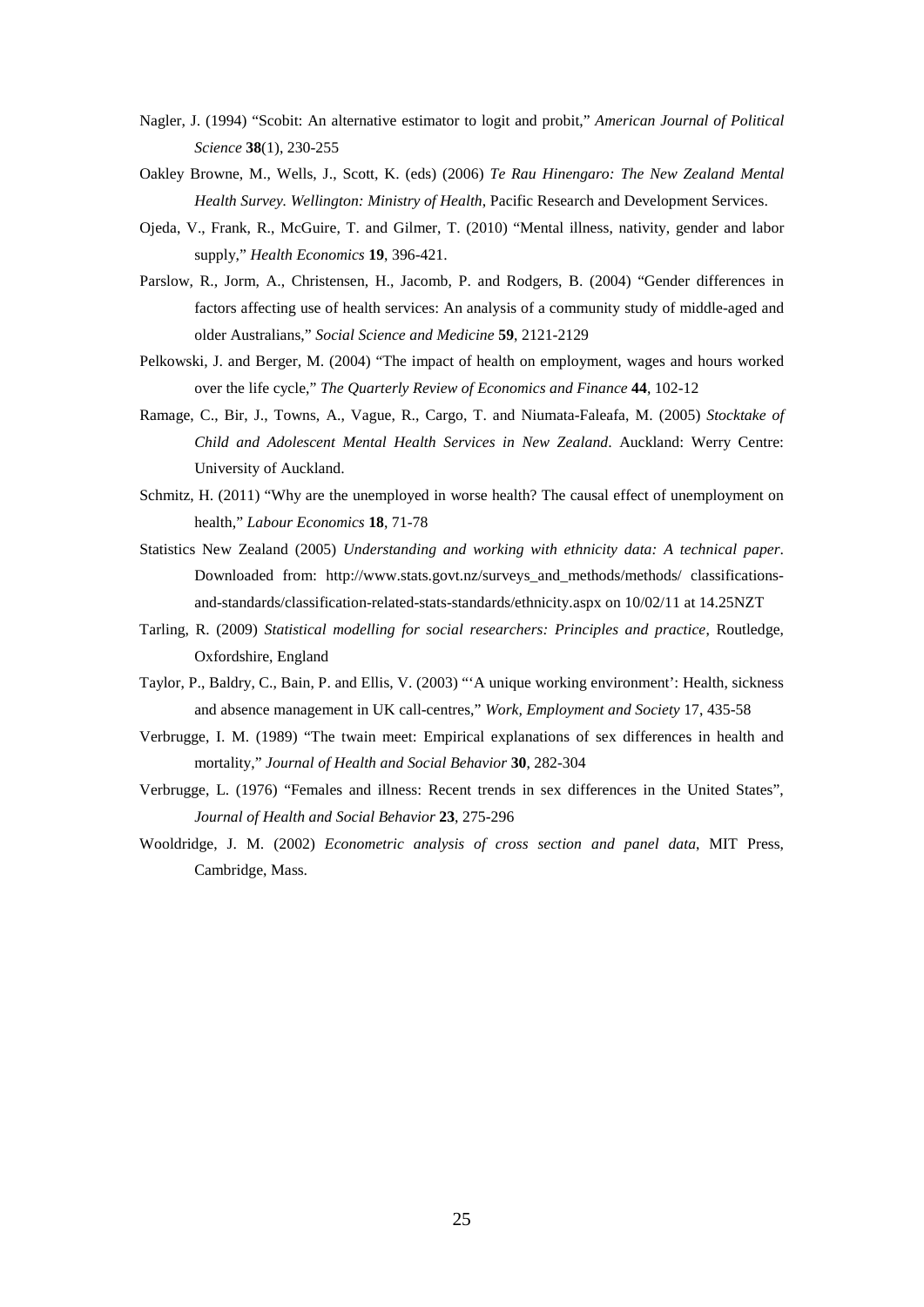# **Table 1: Descriptive statistics**

| Variable          | Definition                                                                                                                                  |               | Mean (Standard deviation) |               |
|-------------------|---------------------------------------------------------------------------------------------------------------------------------------------|---------------|---------------------------|---------------|
|                   |                                                                                                                                             | All           | Males                     | Females       |
| Employed          | Dummy variable: 1 for employed; 0 otherwise.                                                                                                | 0.775(0.418)  | 0.839(0.367)              | 0.718(0.450)  |
|                   | Question: During the past four weeks, how much of the time were you limited in the kind of work or other                                    |               |                           |               |
| Health limiting   | regular daily activities you do as a result of your physical health? Categorical variable: $1 =$ none of the                                | 1.521(0.967)  | 1.474(0.936)              | 1.563(0.991)  |
|                   | time; $2 = a$ little of the time; $3 =$ some of the time; $4 =$ most of the time; and $5 =$ all of the time.                                |               |                           |               |
|                   | Question: During the past four weeks, how much did pain interfere with your normal work including both                                      |               |                           |               |
| Pain              | work outside the home and housework? Categorical variable: $1 = not$ at all; $2 = a$ little bit; $3 = moderately;$                          | 1.729(1.134)  | 1.713(1.118)              | 1.742(1.147)  |
|                   | $4 =$ quite a bit; $5 =$ extremely.                                                                                                         |               |                           |               |
| Energy            | Question: How much of the time during the past four weeks did you have a lot of energy? Categorical                                         | 3.586 (0.912) | 3.682(0.881)              | 3.501 (0.930) |
|                   | variable: $1 =$ all of the time; ,; $5 =$ none of the time.                                                                                 |               |                           |               |
| Depressed         | Question: How much of the time during the past four weeks have you felt downhearted and depressed?                                          | 1.680(0.902)  | 1.620(0.876)              | 1.733(0.920)  |
|                   | Categorical variable: $1 =$ none of the time;, $5 =$ all of the time.                                                                       |               |                           |               |
| Health social     | Question: During the past four weeks, how much time has your physical health or emotional problems                                          |               |                           |               |
|                   | interfered with your social activities, such as visiting friends, relatives, etc. Categorical variable: $1 = none$                          | 1.487(0.917)  | 1.429(0.875)              | 1.538 (0.948) |
|                   | of the time;,,,,,; $5 =$ all of the time.                                                                                                   |               |                           |               |
| Health            | Question: During the past four weeks, how much of the time have you accomplished less than you would                                        |               |                           |               |
| accomplishing     | like as a result of any emotional problems, such as feeling depressed or anxious? Categorical variable: 1 =                                 | 1.541(0.887)  | 1.490(0.860)              | 1.585(0.906)  |
|                   | none of the time; ; $5 =$ all of the time.                                                                                                  |               |                           |               |
| Maori             | Dummy variable: $1 = \text{Maori}$ ; 0 otherwise                                                                                            | 0.131(0.337)  | 0.121(0.326)              | 0.139(0.346)  |
| Pacific Islanders | Dummy variable: $1 =$ Pacific Islander; 0 otherwise                                                                                         | 0.053(0.224)  | 0.055(0.228)              | 0.051(0.219)  |
| NZ European       | Dummy variable: $1 = NZ$ European; 0 otherwise                                                                                              | 0.812(0.391)  | 0.818(0.386)              | 0.806(0.396)  |
| Other ethnicities | Dummy variable: 1 = Ethnicities other than Maori, Pacific Islander and NZ European; 0 otherwise                                             | 0.072(0.259)  | 0.067(0.250)              | 0.077(0.267)  |
| Male              | Dummy variable: $1 = Male$ ; $0 = Female$                                                                                                   | 0.464(0.499)  |                           |               |
| Children          | Dummy variable: $1 =$ presence of children in household; 0 otherwise                                                                        | 0.433(0.496)  | 0.406(0.491)              | 0.457(0.498)  |
| Older children    | Dummy variable: $1 =$ presence of adult children in household; 0 otherwise                                                                  | 0.076(0.265)  | 0.078(0.268)              | 0.075(0.263)  |
| Partnered         | Dummy variable: $1 = non-partnered$ ; $0 = partnered$                                                                                       | 0.586(0.493)  | 0.617(0.486)              | 0.559(0.497)  |
| Qual Cert         | Dummy variable: $1 =$ highest educational qualification is a school certificate; 0 otherwise                                                | 0.458(0.498)  | 0.490(0.500)              | 0.429(0.495)  |
| Qual Diploma      | Dummy variable: $1 =$ highest educational qualification is a post-school Diploma; 0 otherwise                                               | 0.132(0.338)  | 0.106(0.308)              | 0.154(0.361)  |
| Qual Degree plus  | Dummy variable: $1 =$ highest educational qualification is at least a degree; 0 otherwise                                                   | 0.082(0.274)  | 0.077(0.267)              | 0.085(0.279)  |
| Calm              | Dummy variable: $1 =$ if the respondent has felt calm and peaceful in the last four weeks some, most or all<br>of the time; $0 =$ otherwise | 0.650(0.477)  | 0.684(0.465)              | 0.620(0.485)  |
| Sample size       |                                                                                                                                             | 6737          | 3130                      | 3607          |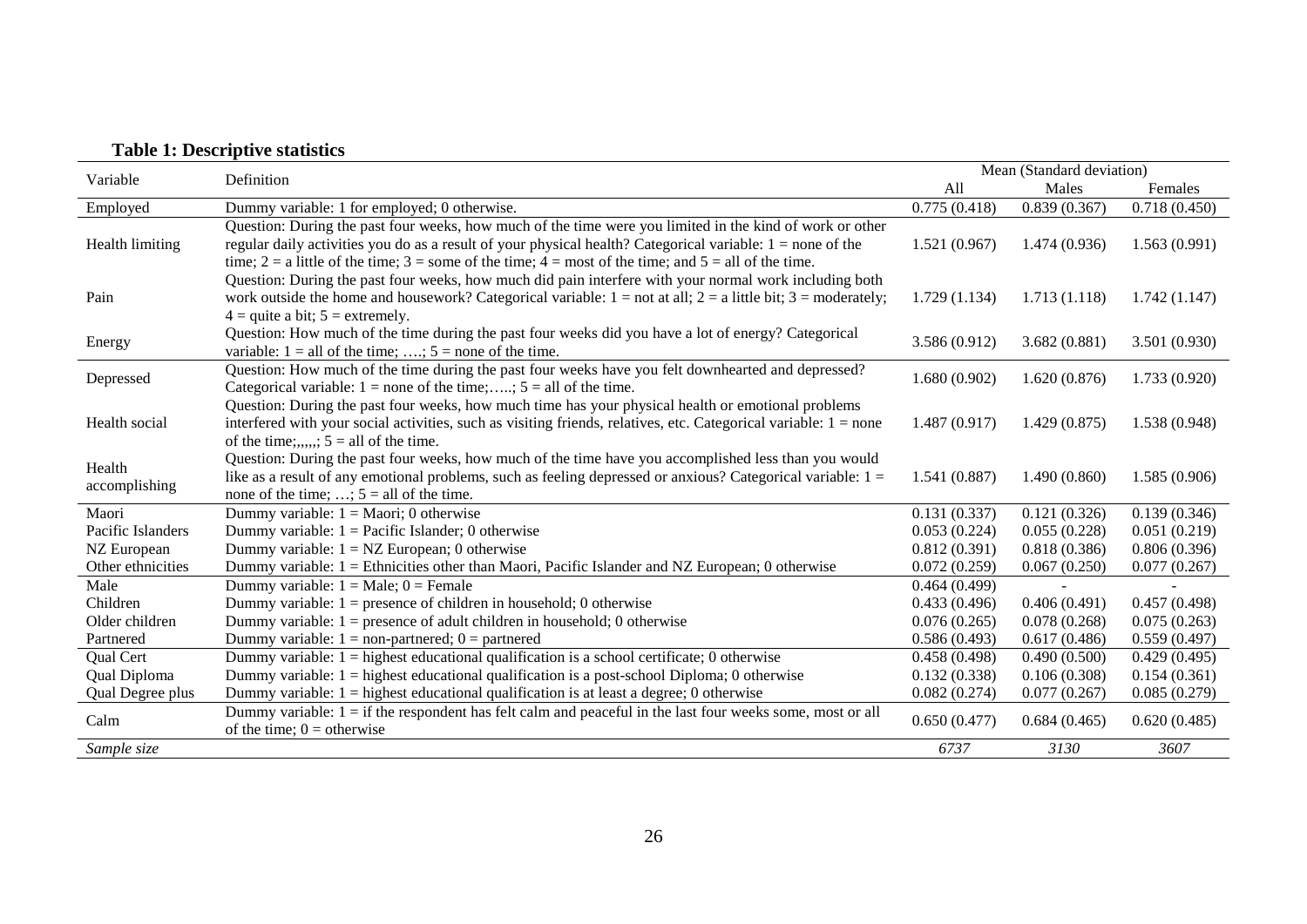|                             | <b>Health Limiting</b>   | Pain     | Energy   | Depression | <b>Health Social</b> | <b>Health Accomplishing</b> | Employed        | Calm |
|-----------------------------|--------------------------|----------|----------|------------|----------------------|-----------------------------|-----------------|------|
| <b>Health Limiting</b>      | $\overline{\phantom{0}}$ |          |          |            | –                    | $\overline{\phantom{a}}$    |                 |      |
| Pain                        | 0.463                    |          |          |            |                      |                             |                 |      |
| Energy                      | 0.396                    | 0.272    |          | -          |                      |                             |                 |      |
| Depression                  | 0.269                    | 0.189    | 0.344    | -          |                      |                             |                 |      |
| <b>Health Social</b>        | 0.481                    | 0.332    | 0.403    | 0.496      |                      |                             |                 |      |
| <b>Health Accomplishing</b> | 0.351                    | 0.204    | 0.350    | 0.600      | 0.534                |                             |                 |      |
| Employed                    | $-0.202$                 | $-0.112$ | $-0.128$ | $-0.144$   | $-0.172$             | $-0.177$                    | $\qquad \qquad$ |      |
| Calm                        | $-0.188$                 | $-0.148$ | $-0.383$ | $-0.409$   | $-0.324$             | $-0.373$                    | 0.070           |      |

# **Table 2: Health variables correlations**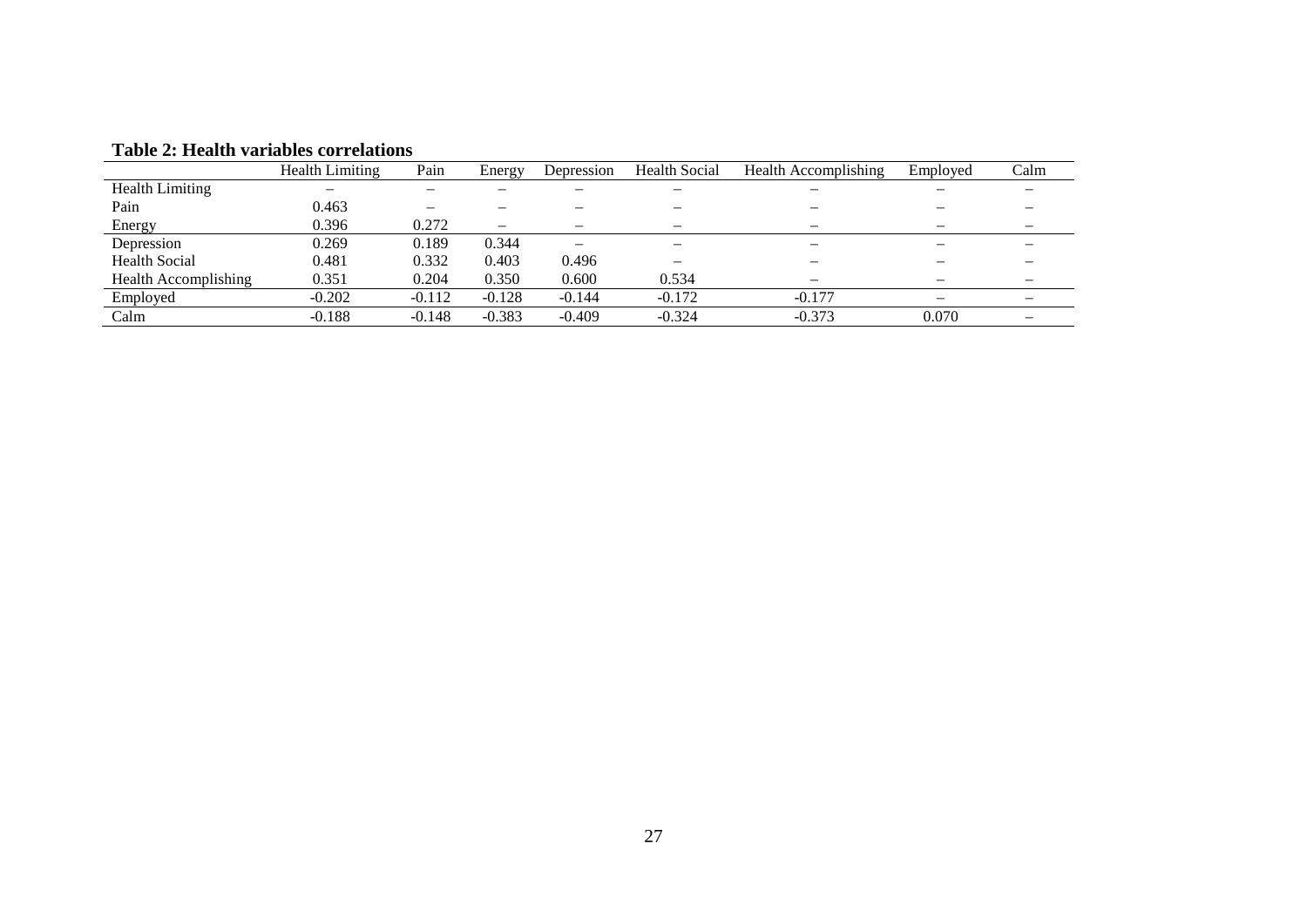**Table 3: Percentage employed**

|                   | All   | Males | Females |
|-------------------|-------|-------|---------|
| A11               | 77.46 | 83.94 | 71.83   |
| NZ European       | 80.14 | 85.92 | 75.05   |
| Maori             | 65.99 | 72.63 | 60.99   |
| Pacific Islanders | 65.27 | 74.14 | 56.83   |
|                   |       |       |         |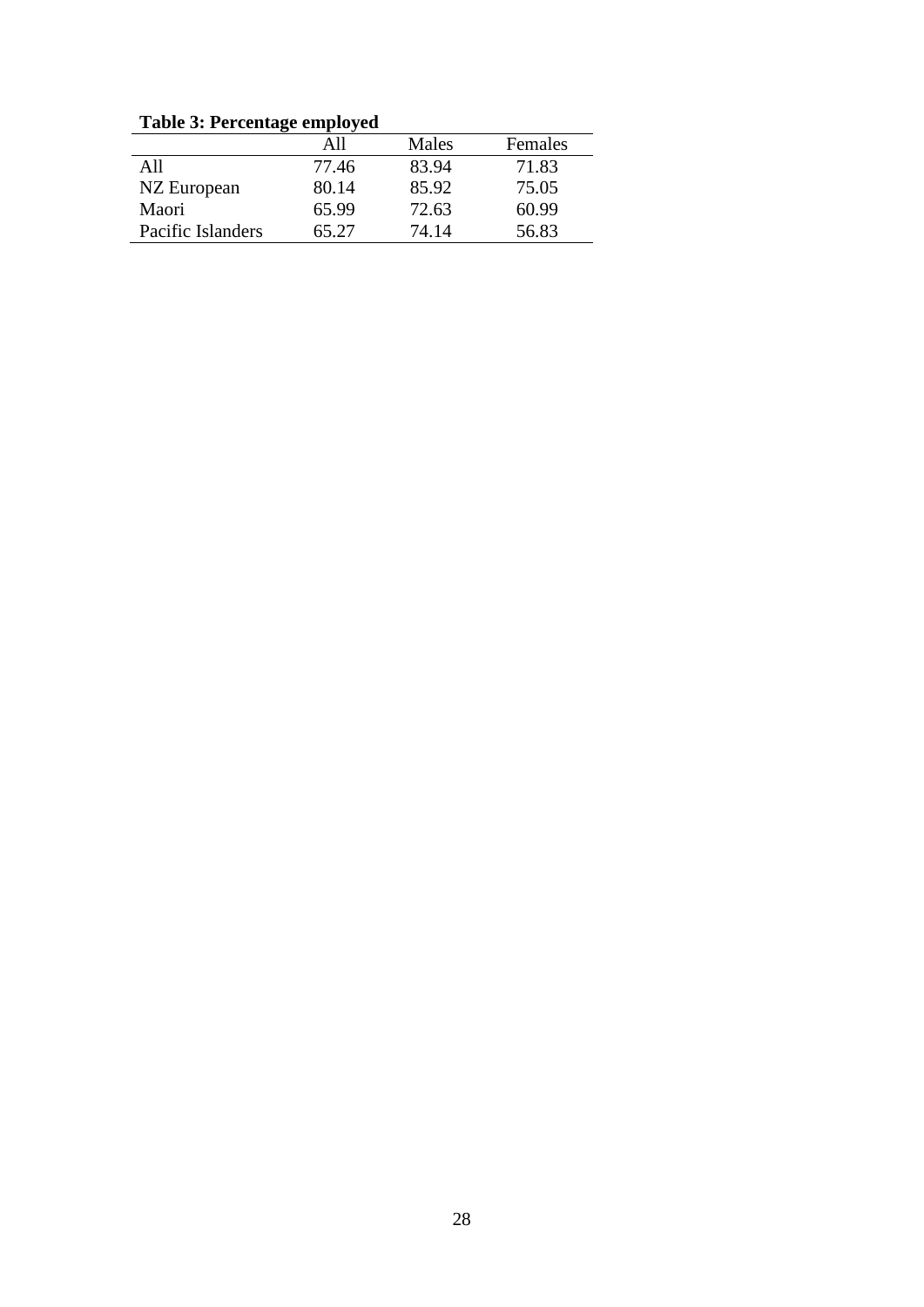| $\frac{1}{2}$<br>Variable |                       | Probit                |                          |           | Logit                 |           |                          |       | Scobit                |            |
|---------------------------|-----------------------|-----------------------|--------------------------|-----------|-----------------------|-----------|--------------------------|-------|-----------------------|------------|
|                           |                       |                       |                          | <b>OR</b> |                       | <b>OR</b> |                          | OR    |                       | ${\sf OR}$ |
| $\boldsymbol{N}$          | 6753                  | 6737                  | 6753                     |           |                       | 6737      | 6753                     |       | 6737                  |            |
| Health limiting           | $-0.228**$<br>(0.021) | $-0.190**$<br>(0.022) | $-0.386**$<br>(0.036)    | 0.680     | $-0.322**$<br>(0.038) | 0.725     | $-0.260**$<br>(0.037)    | 0.771 | $-0.220**$<br>(0.035) | 0.803      |
| Pain                      | $-0.029$<br>(0.018)   | $-0.022$<br>(0.018)   | $-0.053$<br>(0.031)      | 0.948     | $-0.041$<br>(0.032)   | 0.961     | $-0.029$<br>(0.020)      | 0.971 | $-0.021$<br>(0.021)   | 0.979      |
| Energy                    | $-0.077**$<br>(0.022) | $-0.028$<br>(0.023)   | $-0.138**$<br>(0.038)    | 0.871     | $-0.056$<br>(0.040)   | 0.946     | $-0.076**$<br>(0.027)    | 0.927 | $-0.026$<br>(0.026)   | 0.975      |
| Depressed                 |                       | $-0.049$<br>(0.026)   | $\overline{\phantom{a}}$ |           | $-0.082$<br>(0.044)   | 0.922     | $\overline{\phantom{a}}$ |       | $-0.060*$<br>(0.030)  | 0.941      |
| Health social             |                       | $-0.045$<br>(0.025)   | $\blacksquare$           |           | $-0.074$<br>0.043)    | 0.929     | $\overline{\phantom{a}}$ |       | $-0.053*$<br>(0.029)  | 0.948      |
| Health<br>accomplishing   |                       | $-0.095**$<br>(0.026) | $\overline{\phantom{a}}$ |           | $-0.165**$<br>(0.045) | 0.848     | $\overline{a}$           |       | $-0.100**$<br>(0.033) | 0.904      |
| Male                      | $0.418**$<br>(0.038)  | $0.418**$<br>(0.039)  | $0.707**$<br>(0.068)     | 2.029     | $0.709**$<br>(0.068)  | 2.033     | $0.466**$<br>(0.069)     | 1.608 | $0.475**$<br>(0.068)  | 1.608      |
| Age: 15-19 years          | $-0.579**$<br>(0.087) | $-0.610**$<br>(0.087) | $-0.953**$<br>(0.148)    | 0.385     | $-1.006**$<br>(0.149) | 0.366     | $-0.696**$<br>(0.114)    | 0.476 | $-0.743**$<br>(0.118) | 0.476      |
| $20-24$ years             | $-0.076$<br>(0.090)   | $-0.091$<br>(0.090)   | $-0.124$<br>(0.156)      | 0.884     | $-0.144$<br>(0.157)   | 0.866     | $-0.085$<br>(0.097)      | 0.900 | $-0.105$<br>(0.100)   | 0.900      |
| 25-29 years               | $-0.041$<br>(0.083)   | $-0.039$<br>(0.084)   | $-0.077$<br>(0.145)      | 0.926     | $-0.066$<br>(0.146)   | 0.936     | $-0.038$<br>(0.089)      | 0.960 | $-0.041$<br>(0.092)   | 0.960      |
| 30-34 years               |                       |                       |                          |           | Control variable      |           |                          |       |                       |            |
| 35-39 years               | $0.267**$<br>(0.078)  | $0.276**$<br>(0.079)  | $0.473**$<br>(0.138)     | 1.605     | $0.496**$<br>(0.139)  | 1.642     | $0.281**$<br>(0.093)     | 1.342 | $0.294**$<br>(0.095)  | 1.342      |
| 40-44 years               | $0.338**$<br>(0.080)  | $0.339**$<br>(0.080)  | $0.595**$<br>(0.142)     | 1.813     | $0.599**$<br>(0.143)  | 1.820     | $0.360**$<br>(0.098)     | 1.445 | $0.368**$<br>(0.100)  | 1.445      |
| 45-49 years               | $0.301**$<br>(0.081)  | $0.305**$<br>(0.081)  | $0.540**$<br>(0.144)     | 1.717     | $0.543**$<br>(0.145)  | 1.722     | $0.317**$<br>(0.098)     | 1.392 | $0.330**$<br>(0.100)  | 1.392      |
| $50-54$ years             | 0.117<br>(0.084)      | 0.105<br>(0.085)      | 0.200<br>(0.149)         | 1.221     | 0.185<br>(0.149)      | 1.204     | 0.130<br>(0.090)         | 1.121 | 0.114<br>(0.093)      | 1.121      |
| 55-59 years               | $-0.119$<br>(0.087)   | $-0.131$<br>(0.088)   | $-0.193$<br>(0.154)      | 0.824     | $-0.209$<br>(0.155)   | 0.811     | $-0.139$<br>(0.093)      | 0.854 | $-0.158$<br>(0.096)   | 0.854      |

# **Table 4: Regression results for whole sample**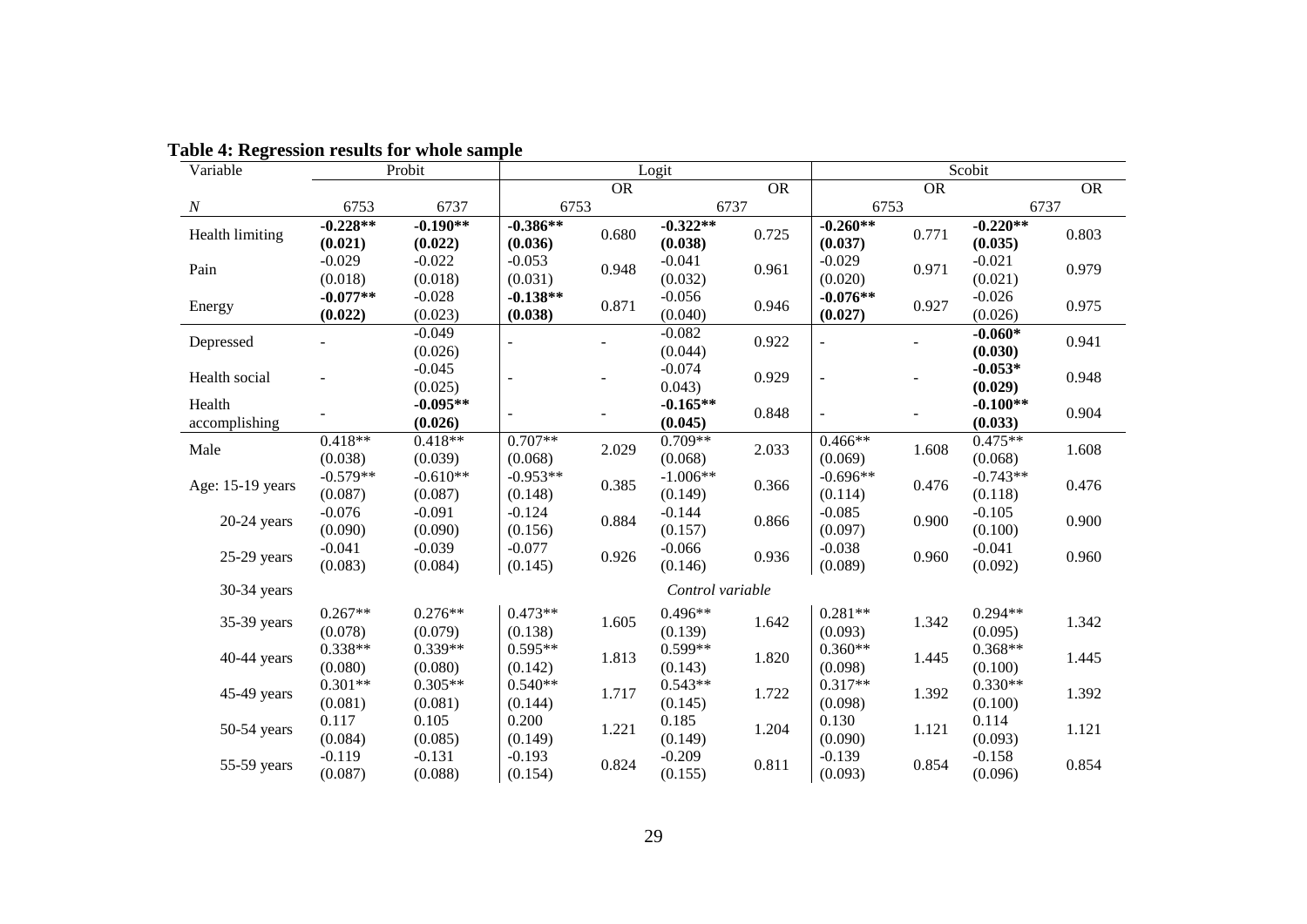| $60-64$ years               | $-0.508**$<br>(0.083) | $-0.535**$<br>(0.084) | $-0.882**$<br>(0.144) | 0.414                    | $-0.925**$<br>(0.145) | 0.397                    | $-0.538**$<br>(0.116) | 0.555                    | $-0.589**$<br>(0.119) | 0.555 |
|-----------------------------|-----------------------|-----------------------|-----------------------|--------------------------|-----------------------|--------------------------|-----------------------|--------------------------|-----------------------|-------|
| Children                    | $-0.475**$<br>(0.046) | $-0.480**$<br>(0.047) | $-0.850**$<br>(0.082) | 0.427                    | $-0.854**$<br>(0.083) | 0.426                    | $-0.501**$<br>(0.092) | 0.592                    | $-0.525**$<br>(0.091) | 0.592 |
| Older children              | 0.008<br>(0.074)      | $-0.003$<br>(0.075)   | $-0.009$<br>(0.132)   | 0.991                    | $-0.027$<br>(0.132)   | 0.974                    | 0.021<br>(0.079)      | 1.006                    | 0.006<br>(0.081)      | 1.006 |
| Partnered                   | $0.366**$<br>(0.041)  | $0.322**$<br>(0.042)  | $0.637**$<br>(0.072)  | 1.890                    | $0.560**$<br>(0.073)  | 1.751                    | $0.391**$<br>(0.069)  | 1.428                    | $0.356**$<br>(0.064)  | 1.428 |
| Smoker                      | $-0.123*$<br>(0.044)  | $-0.099*$<br>(0.045)  | $-0.214*$<br>(0.077)  | 0.807                    | $-0.170*$<br>(0.078)  | 0.844                    | $-0.132*$<br>(0.052)  | 0.891                    | $-0.116*$<br>(0.052)  | 0.891 |
| NZ European                 |                       |                       |                       |                          | Control variable      |                          |                       |                          |                       |       |
| Maori                       | $-.0259**$<br>(0.053) | $-.0253**$<br>(0.054) | $-0.434**$<br>(0.091) | 0.648                    | $-0.425**$<br>(0.092) | 0.654                    | $-0.285**$<br>(0.067) | 0.755                    | $-0.281**$<br>(0.068) | 0.755 |
| Pacific Islanders           | $-0.333**$<br>(0.077) | $-0.315**$<br>(0.078) | $-0.581**$<br>(0.131) | 0.559                    | $-0.558**$<br>(0.132) | 0.572                    | $-0.368**$<br>(0.099) | 0.706                    | $-0.347**$<br>(0.101) | 0.706 |
| Other ethnicities           | $-0.448**$<br>(0.069) | $-0.435**$<br>(0.069) | $-0.774**$<br>(0.119) | 0.461                    | $-0.751**$<br>(0.120) | 0.472                    | $-0.487**$<br>(0.099) | 0.614                    | $-0.487**$<br>(0.098) | 0.614 |
| No school<br>qualifications |                       |                       |                       |                          | Control variable      |                          |                       |                          |                       |       |
| Qual Cert                   | $0.174**$<br>(0.042)  | $0.170**$<br>(0.042)  | $0.306**$<br>(0.072)  | 1.357                    | $0.298**$<br>(0.072)  | 1.347                    | $0.176**$<br>(0.052)  | 1.195                    | $0.178**$<br>(0.053)  | 1.195 |
| Qual Diploma                | $0.362**$<br>(0.064)  | $0.356**$<br>(0.064)  | $0.645**$<br>(0.114)  | 1.905                    | $0.634**$<br>(0.115)  | 1.886                    | $0.372**$<br>(0.088)  | 1.457                    | $0.376**$<br>(0.088)  | 1.457 |
| Qual Degree plus            | $0.443**$<br>(0.083)  | $0.435**$<br>(0.083)  | $0.791**$<br>(0.153)  | 2.205                    | $0.779**$<br>(0.154)  | 2.180                    | $0.452**$<br>(0.110)  | 1.581                    | $0.458**$<br>(0.111)  | 1.581 |
| Constant                    | 1.203**<br>(0.094)    | 1.344**<br>(0.097)    | 2.055**<br>(0.164)    | $\overline{\phantom{a}}$ | 2.293**<br>(0.170)    | $\overline{\phantom{a}}$ | $-0.487$<br>(1.039)   | $\overline{\phantom{a}}$ | $-0.139$<br>(0.912)   |       |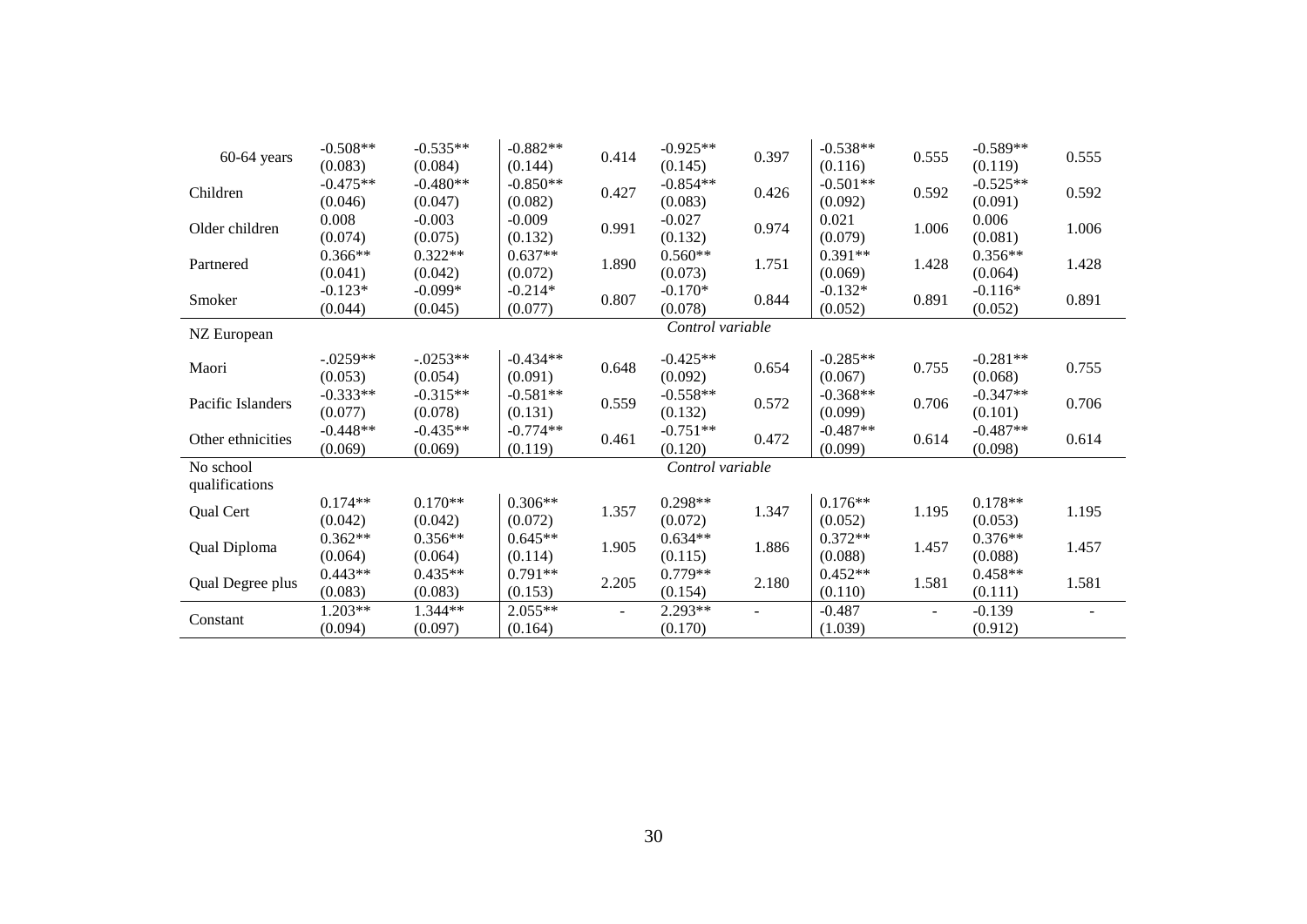| $\sim$ , senaci |            |                                           |            |           |            |           |            |           |               |           |  |
|-----------------|------------|-------------------------------------------|------------|-----------|------------|-----------|------------|-----------|---------------|-----------|--|
| Variable        |            | <b>Probit</b>                             |            |           | Logit      |           |            |           | <b>Scobit</b> |           |  |
|                 | Males      | Females                                   | Males      | <b>OR</b> | Females    | <b>OR</b> | Males      | <b>OR</b> | Females       | <b>OR</b> |  |
| $\overline{N}$  | 3130       | 3607                                      | 3130       |           | 3607       |           | 3130       |           | 3607          |           |  |
| Health limiting | $-0.269**$ | $-0.137**$                                | $-0.476**$ | 0.621     | $-0.227**$ | 0.797     | $-0.344**$ | 0.709     | $-0.182**$    | 0.833     |  |
|                 | (0.036)    | (0.049)                                   | (0.064)    |           | (0.049)    |           | (0.081)    |           | (0.048)       |           |  |
| Pain            | 0.024      | $-0.051*$                                 | 0.044      | 1.045     | $-0.088*$  | 0.916     | 0.033      | 1.033     | $-0.065$      | 0.937     |  |
|                 | (0.030)    | (0.039)                                   | (0.055)    |           | (0.039)    |           | (0.040)    |           | (0.034)       |           |  |
|                 | $-0.035$   | $-0.024$<br>$-0.069$<br>$-0.047$<br>0.933 | 0.954      | $-0.044$  | 0.957      | $-0.027$  | 0.973      |           |               |           |  |
| Energy          | (0.037)    | (0.050)                                   | (0.067)    |           | (0.050)    |           | (0.049)    |           | (0.040)       |           |  |
|                 | $-0.054$   | $-0.044$                                  | $-0.088$   | 0.916     | $-0.072$   | 0.930     | $-0.074$   | 0.929     | $-0.060$      | 0.942     |  |
| Depressed       | (0.043)    | (0.056)                                   | (0.076)    |           | (0.056)    |           | (0.056)    |           | (0.044)       |           |  |
| Health social   | $-0.067$   | $-0.033$                                  | $-0.120$   | 0.887     | $-0.053$   | 0.949     | $-0.087$   | 0.917     | $-0.045$      |           |  |
|                 | (0.042)    | (0.054)                                   | (0.073)    |           | (0.054)    |           | (0.056)    |           | (0.043)       | 0.956     |  |
| Health          | $-0.060$   | $-0.118**$                                | $-0.107$   | 0.898     | $-0.196**$ | 0.822     | $-0.077$   | 0.926     | $-0.152**$    | 0.859     |  |
| accomplishing   | (0.044)    | (0.057)                                   | (0.078)    |           | (0.057)    |           | (0.058)    |           | (0.052)       |           |  |

|  | Table 5: Regression results by gender |  |  |  |
|--|---------------------------------------|--|--|--|
|--|---------------------------------------|--|--|--|

Notes: OR = odds ratios; Standard errors in parentheses; \* and \*\* signify statistical significance at the 5% and 1% confidence level, respectively. All other variables included in the regressions presented in Table 4 were also included in these regressions but are not reported for brevity.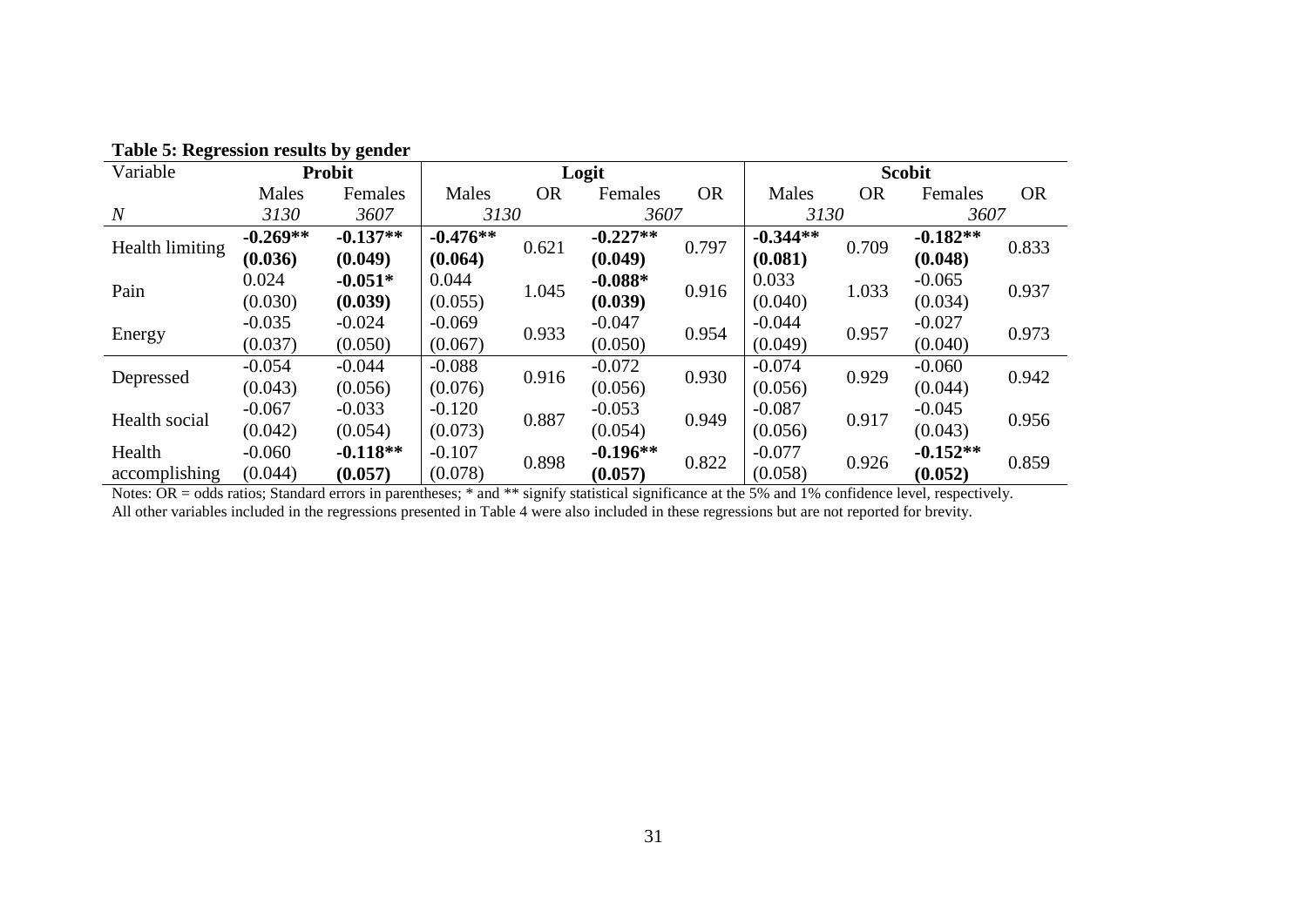| Table v. Regi ession results. Males only by culturity |              |           |           |           |                         |           |            |                    |           |  |
|-------------------------------------------------------|--------------|-----------|-----------|-----------|-------------------------|-----------|------------|--------------------|-----------|--|
|                                                       | <b>Maori</b> |           |           |           | <b>Pacific Islander</b> |           |            | <b>NZ European</b> |           |  |
|                                                       |              | $N = 376$ |           | $N = 169$ |                         |           | $N = 2565$ |                    |           |  |
|                                                       | Probit       | Logit     | Scobit    | Probit    | Logit                   | Scobit    | Probit     | Logit              | Scobit    |  |
|                                                       |              | <b>OR</b> | <b>OR</b> |           | <b>OR</b>               | <b>OR</b> |            | OR.                | <b>OR</b> |  |
| Health                                                | $-0.346**$   | $0.549**$ | $0.719**$ | $-0.370$  | 0.530                   | 0.651     | $-0.261**$ | $0.624**$          | $0.620**$ |  |
| limiting                                              | (0.103)      | (0.101)   | (0.073)   | (0.212)   | (0.196)                 | (0.145)   | (0.040)    | (0.045)            | (0.079)   |  |
| Pain                                                  | 0.141        | 1.293     | 1.152     | 0.150     | 1.276                   | 1.250     | $-0.009$   | 0.984              | 0.984     |  |
|                                                       | (0.079)      | (0.185)   | (0.084)   | (0.133)   | (0.289)                 | (0.188)   | (0.035)    | (0.062)            | (0.063)   |  |
| Energy                                                | 0.029        | 1.036     | 1.055     | $-0.077$  | 0.890                   | 0.986     | $-0.028$   | 0.947              | 0.946     |  |
|                                                       | (0.103)      | (0.183)   | (0.108)   | (0.191)   | (0.301)                 | (0.196)   | (0.043)    | (0.074)            | (0.077)   |  |
| Depressed                                             | 0.023        | 1.039     | 1.011     | $-0.428*$ | $0.467*$                | $0.583*$  | $-0.062$   | 0.895              | 0.894     |  |
|                                                       | (0.112)      | (0.203)   | (0.113)   | (0.182)   | (0.153)                 | (0.132)   | (0.050)    | (0.080)            | (0.084)   |  |
| Health social                                         | 0.047        | 1.074     | 1.052     | 0.040     | 1.133                   | 1.031     | $-0.086$   | 0.855              | 0.853     |  |
|                                                       | (0.109)      | (0.206)   | (0.109)   | (0.202)   | (0.396)                 | (0.247)   | (0.048)    | (0.074)            | (0.080)   |  |
| Health                                                | $-0.080$     | 0.903     | 0.878     | $-0.214$  | 0.692                   | 0.843     | $-0.052$   | 0.914              | 0.913     |  |
| accomplishing                                         | (0.106)      | (0.172)   | (0.095)   | (0.198)   | (0.236)                 | (0.182)   | (0.052)    | (0.087)            | (0.089)   |  |

# **Table 6: Regression results: Males only by ethnicity**

Notes: OR = odds ratios; Standard errors in parentheses; \* and \*\* indicate statistical significance at the 5% and 1% confidence level, respectively. All other variables included in the regressions presented in Table 4 were also included in these regressions but are not reported for brevity.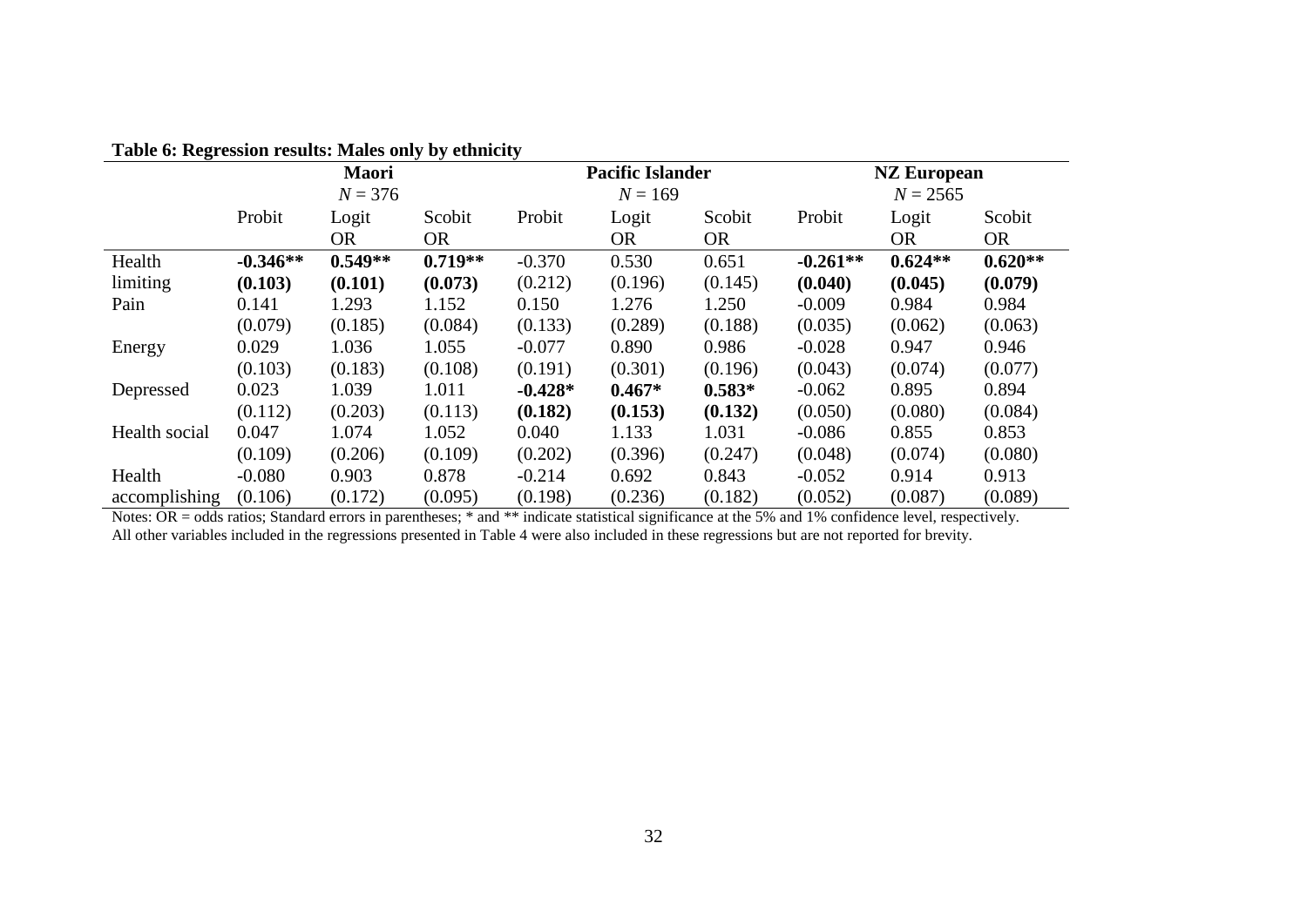| Table 7: Regression results. Females only by culturely |              |           |           |            |                         |           |            |                    |           |  |
|--------------------------------------------------------|--------------|-----------|-----------|------------|-------------------------|-----------|------------|--------------------|-----------|--|
|                                                        | <b>Maori</b> |           |           |            | <b>Pacific Islander</b> |           |            | <b>NZ European</b> |           |  |
|                                                        | $N = 485$    |           |           |            | $N = 180$               |           | $N = 2907$ |                    |           |  |
|                                                        | Probit       | Logit OR  | Scobit OR | Probit     | Logit OR                | Scobit OR | Probit     | Logit OR           | Scobit OR |  |
| Health                                                 | $-0.075$     | 0.878     | 0.868     | $-0.083$   | 0.861                   | 0.901     | $-0.153**$ | $0.776**$          | $0.830**$ |  |
| limiting                                               | (0.080)      | (0.119)   | (0.150)   | (0.122)    | (0.176)                 | (0.125)   | (0.033)    | (0.043)            | (0.044)   |  |
| Pain                                                   | $-0.012$     | 0.968     | 0.924     | 0.193      | 1.388                   | 1.238     | $-0.044$   | 0.925              | 0.950     |  |
|                                                        | (0.067)      | (0.109)   | (0.155)   | (0.120)    | (0.293)                 | (0.157)   | (0.026)    | (0.042)            | (0.032)   |  |
| Energy                                                 | $-0.083$     | 0.868     | 0.830     | 0.066      | 1.120                   | 1.092     | $-0.026$   | 0.949              | 0.976     |  |
|                                                        | (0.078)      | (0.112)   | (0.153)   | (0.137)    | (0.258)                 | (0.171)   | (0.034)    | (0.056)            | (0.041)   |  |
| Depressed                                              | $-0.031$     | 0.952     | 0.925     | $-0.031$   | 0.946                   | 0.924     | $-0.046$   | 0.928              | 0.948     |  |
|                                                        | (0.084)      | (0.134)   | (0.172)   | (0.150)    | (0.241)                 | (0.176)   | (0.038)    | (0.059)            | (0.043)   |  |
| Health social                                          | $-0.005$     | 0.999     | 1.009     | $-0.438**$ | $0.482**$               | $0.626*$  | $-0.035$   | 0.944              | 0.958     |  |
|                                                        | (0.080)      | (0.132)   | (0.169)   | (0.167)    | (0.135)                 | (0.125)   | (0.037)    | (0.058)            | (0.043)   |  |
| Health                                                 | $-0.261**$   | $0.641**$ | $0.580*$  | $-0.158$   | 0.785                   | 0.799     | $-0.113**$ | $0.827**$          | $0.876*$  |  |
| accomplishing                                          | (0.085)      | (0.091)   | (0.151)   | (0.152)    | (0.201)                 | (0.136)   | (0.039)    | (0.054)            | (0.048)   |  |

## **Table 7: Regression results: Females only by ethnicity**

Notes: OR = odds ratios; Standard errors in parentheses; \* and \*\* indicate statistical significance at the 5% and 1% level, respectively.

All other variables included in the regressions presented in Table 4 were also included in these regressions but are not reported for brevity.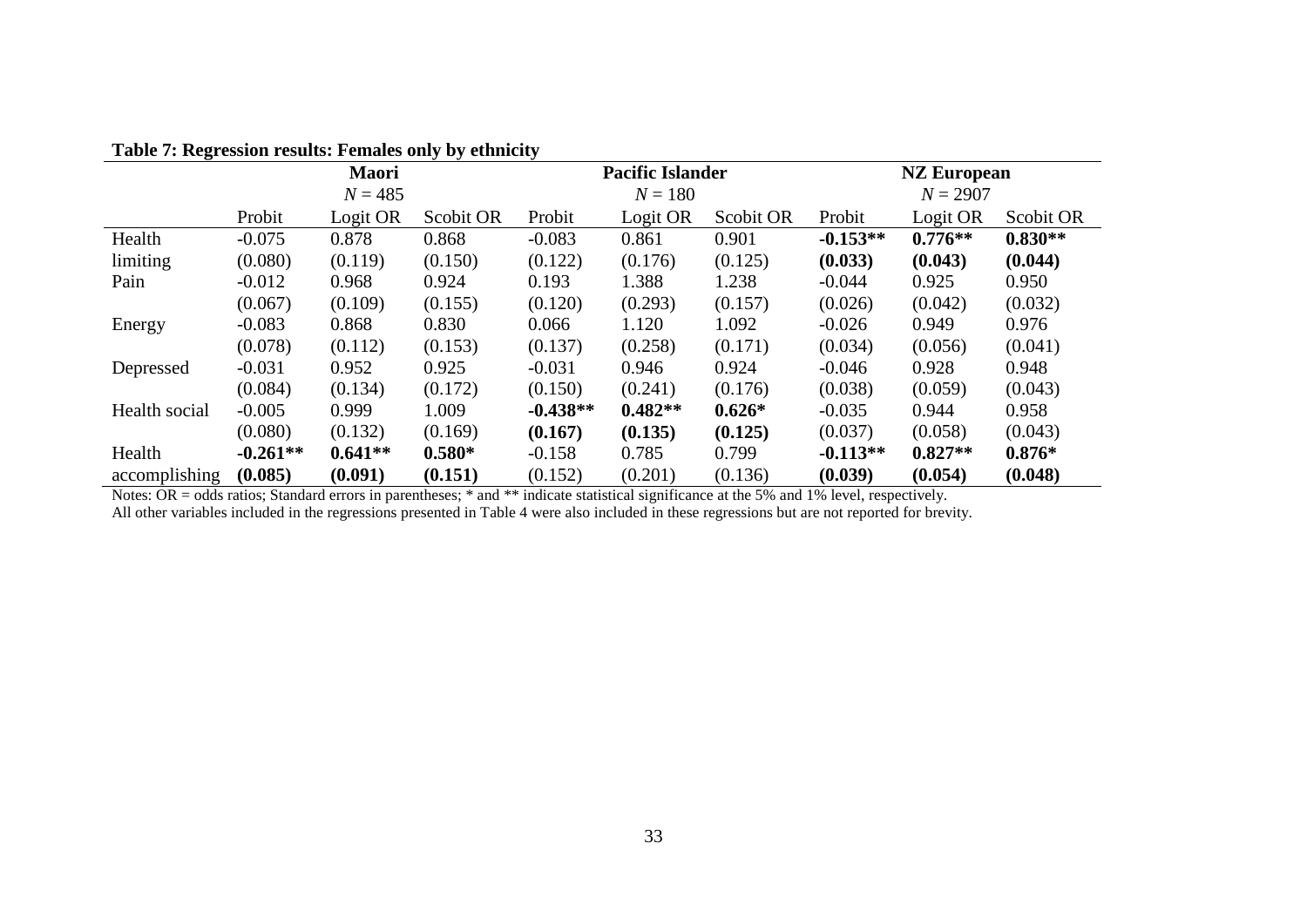| I abic o. Ilisti unichiai variable probit regression results |                      |                                |                       |
|--------------------------------------------------------------|----------------------|--------------------------------|-----------------------|
|                                                              | All                  | Males                          | Females               |
| $\boldsymbol{N}$                                             | 6736                 | 3130                           | 3606                  |
| Mental Health                                                | $-0.068$             | $-0.450$                       | 0.139                 |
|                                                              | (0.170)              | (0.289)                        | (0.219)               |
| Health limiting                                              | $-0.223**$           | $-0.266**$                     | $-0.183**$            |
|                                                              | (0.026)              | (0.045)                        | (0.033)               |
| Pain                                                         | $-0.028$             | 0.023                          | $-0.057*$             |
|                                                              | (0.018)              | (0.031)                        | (0.023)               |
| Energy                                                       | $-0.068*$            | $-0.023$                       | $-0.097*$             |
|                                                              | (0.031)              | (0.050)                        | (0.041)               |
| Male                                                         | $0.417**$            |                                |                       |
|                                                              | (0.039)              |                                |                       |
| Age: 15-19 years                                             | $-0.589**$           | $-1.143**$                     | $-0.281*$             |
|                                                              | (0.088)              | (0.158)                        | (0.116)               |
| $20-24$ years                                                | $-0.081$             | $-0.382*$                      | 0.030                 |
|                                                              | (0.090)              | (0.160)                        | (0.117)               |
| $25-29$ years                                                | $-0.048$             | $-0.284$                       | 0.004                 |
|                                                              | (0.084)              | (0.160)                        | (0.104)               |
| 30-34 years                                                  |                      | Control variable               |                       |
| 35-39 years                                                  | $0.266**$            | 0.077                          | $0.316**$             |
|                                                              | (0.078)              | (0.157)                        | (0.096)               |
| $40-44$ years                                                | $0.333**$            | $-0.090$                       | $0.477**$             |
|                                                              | (0.081)              | (0.154)                        | (0.100)               |
| 45-49 years                                                  | $0.301**$            | $-0.144$                       | $0.479**$             |
|                                                              | (0.082)              | (0.152)                        | (0.104)               |
| 50-54 years                                                  | 0.112                | $-0.128$                       | 0.104                 |
|                                                              | (0.085)              | (0.163)                        | (0.106)               |
| 55-59 years                                                  | $-0.120$             | $-0.470**$                     | $-0.087$              |
|                                                              | (0.088)              | (0.159)                        | (0.114)               |
| $60-64$ years                                                | $-0.511**$           | $-0.864**$                     | $-0.461**$            |
|                                                              | (0.086)              | (0.153)                        | (0.114)               |
| Children                                                     | $-0.479**$           | $-0.201*$                      | $-0.676**$            |
|                                                              | (0.047)              | (0.081)                        | (0.061)               |
| Older children                                               | 0.001                | 0.021                          | $-0.030$              |
|                                                              | (0.075)              | (0.116)                        | (0.101)               |
| Partnered                                                    | $0.357**$            | $0.627**$                      | $0.163**$             |
|                                                              | (0.043)              | (0.077)                        | (0.054)               |
| Smoker                                                       | $-0.126**$           | $-0.089$                       | $-0.155**$<br>(0.059) |
|                                                              | (0.045)              | (0.073)                        |                       |
| NZ European                                                  | $-0.254**$           | Control variable<br>$-0.339**$ | $-0.236**$            |
| Maori                                                        | (0.054)              | (0.089)                        | (0.070)               |
|                                                              | $-0.330**$           | $-0.471**$                     | $-0.352**$            |
| Pacific Islanders                                            | (0.078)              | (0.124)                        | (0.104)               |
|                                                              | $-0.451**$           | $-0.362**$                     | $-0.503**$            |
| Other ethnicities                                            | (0.070)              | (0.121)                        | (0.089)               |
| No school qualifications                                     |                      | Control variable               |                       |
|                                                              | $0.168**$            | $0.204**$                      | $0.128*$              |
| <b>Oual Cert</b>                                             |                      |                                | (0.054)               |
|                                                              | (0.042)<br>$0.349**$ | (0.069)<br>$0.539**$           | 0.289**               |
| Qual Diploma                                                 | (0.063)              |                                |                       |
|                                                              | $0.427**$            | (0.133)<br>$0.331*$            | (0.074)<br>$0.452**$  |
| Qual Degree plus                                             |                      |                                |                       |
|                                                              | (0.082)<br>$1.240**$ | (0.145)<br>1.807**             | (0.102)<br>1.328**    |
| Constant                                                     | (0.099)              | (0.166)                        | (0.125)               |
| Wald exogeneity tests                                        | 0.07                 | 1.77                           | 1.66                  |
|                                                              |                      |                                |                       |

**Table 8: Instrumental variable probit regression results**

Notes: Standard errors in parentheses; \* and \*\* signify statistical significance at the 5% and 1% confidence level, respectively.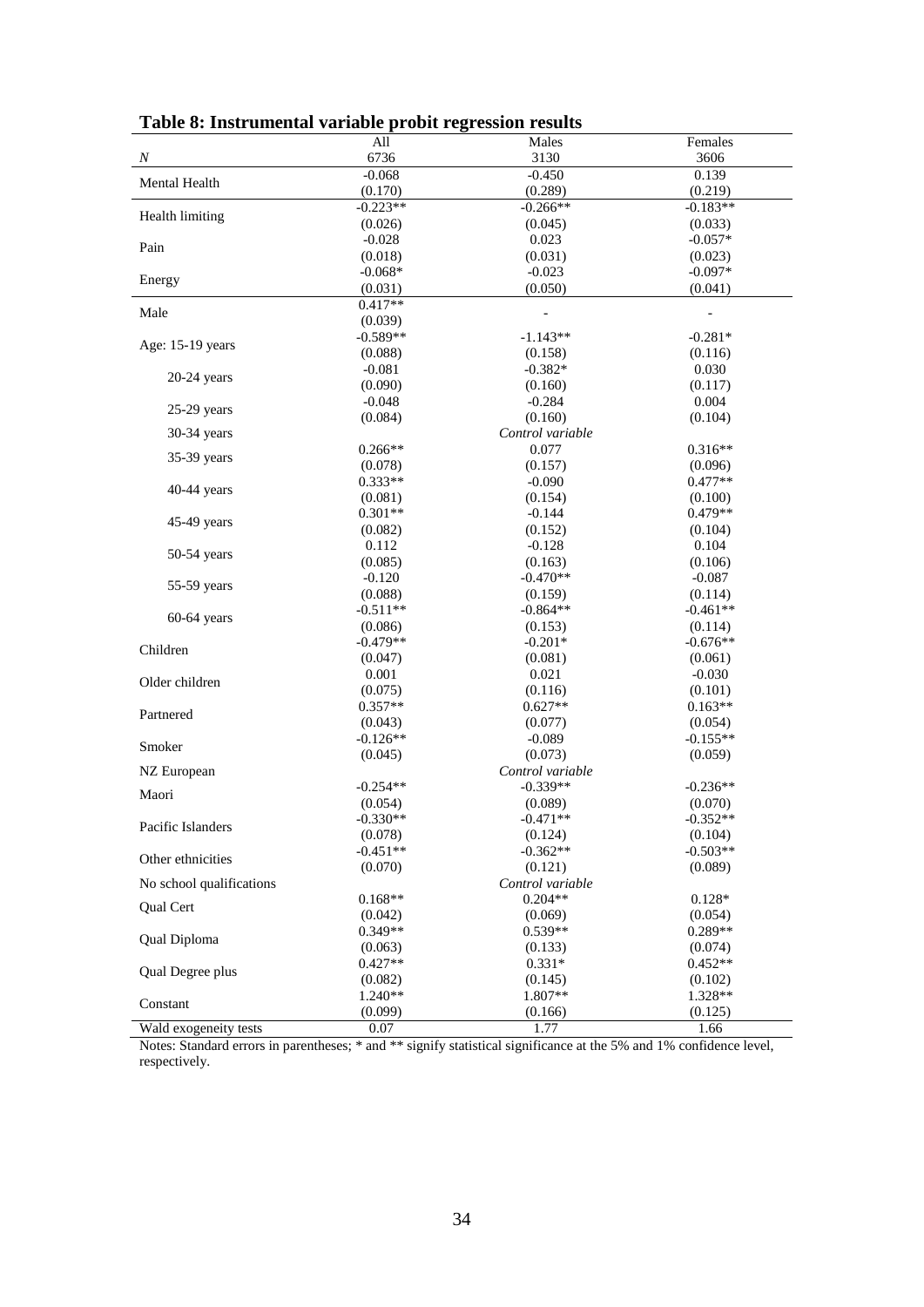|         | All  | Maori | Pacific<br>Islander | NZ.<br>European |
|---------|------|-------|---------------------|-----------------|
| All     | 0.07 | 0.05  | 0.07                | 0.00            |
| Males   | 1.77 | 0.81  | $4.69*$             | 2.14            |
| Females | 1.66 | 0.16  | 0.71                | 1.28            |

**Table 9: Instrumental variable probit exogeneity tests**

Note: \* and \*\* signifies statistical significance at the 5% and 1% confidence level. All other variables included in the regressions presented in Table 8 were also included in these regressions but are not reported for brevity.

Endnotes:

- <span id="page-34-7"></span><sup>viii</sup> See Nagler (1994) for details of this econometric approach.<br>
Calculated by estimating  $e^{\beta}$  (Tarling, 2009).
- <span id="page-34-8"></span>
- <span id="page-34-9"></span><sup>β</sup> (Tarling, 2009). <sup>x</sup> Of course, increased funding is not necessarily the immediate response here. Rather, future research should delve into the mechanics of how mediating factors can lead poor mental health to a reduced
- <span id="page-34-10"></span>employment propensity.<br>
<sup>xi</sup> Note that the possibility of multiple ethnicity responses by an individual is controlled for in all<br>
regression tables.
- 
- <span id="page-34-12"></span><span id="page-34-11"></span> $\frac{1}{x^{11}}$  A limitation of our results with regard to the Pacific Island ethnic group is the small sample size.<br>
<sup>xiii</sup> Oakley Browne *et al.* (2006) find that Pacific peoples are less likely to access *Child and adoles mental health services* in NZ due to a number of cultural barriers. These include a lack of culturally appropriate specialists and/or resources, and possibly culturally different definitions of health (Ramage *et al*., 2005). Plausible reasons for this include Pacific Islanders being less likely to accept mental health issues as a significant factor and/or less likely to seek professional help at a later stage of their depression, relative to other ethnicities.
- <span id="page-34-13"></span>xiv Hogan *et al*. (1995) argue that there is still considerable scepticism regarding the meaning and validity of personality measures on real world performance and conclude that well-constructed

<span id="page-34-0"></span>Apart from mental illness and mania delusions, the only other health covariate that Ojeda *et al.*  $(2010)$  included in their specifications was self-rated health.

<span id="page-34-1"></span>While this study tackles the issue of reverse causality, other possible influences such as unobserved heterogeneity cannot be controlled for in this research. The data used in this paper is cross sectional, meaning that a fixed effects approach is not possible. This presents a useful future empirical investigation, when a suitable panel data set is available.<br>iii See, for instance, a description of the mental health priorities and additional funding received by

<span id="page-34-2"></span>Mid Central District Health Board (2011).

<span id="page-34-3"></span>iv Although not shown in Table 1 for brevity, dummy variables for the age categories 15-19, 20-24, ...<br>60-64 were also included in the analysis, with 30-34 year olds used as the control group.

<span id="page-34-4"></span>We retain this ordering of responses in the subsequent analysis and implicitly assume that a change in response from "not at all" to "a little bit" has the same effect as the change from "quite a bit" to "extremely" on employment propensity. Although this is a rather restrictive assumption expanding the analysis to accommodate these issues would drastically extend the size of the paper and move attention away from the main and innovative contribution of this paper: that mental and physical health issues both have the potential to affect the employment decision.

<span id="page-34-5"></span> $\overrightarrow{v}$  Also note, however, that the results presented later do not indicate that the pain variable significantly influences the employment propensity.

<span id="page-34-6"></span>vii Unfortunately taking account of discrimination and other labour market factors which may explain these patterns is beyond the scope of this study.